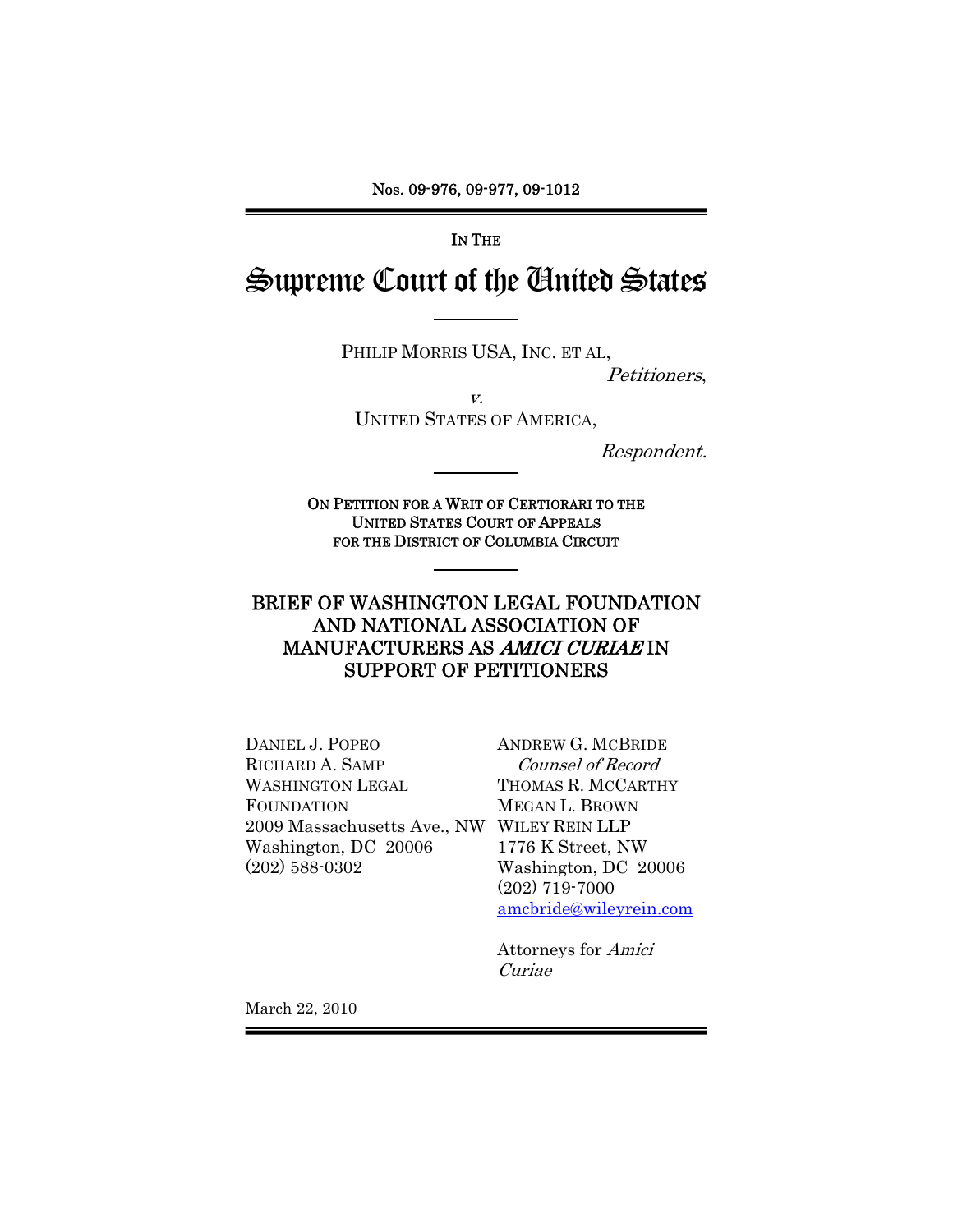# TABLE OF CONTENTS

| Page                                                                                                                                            |
|-------------------------------------------------------------------------------------------------------------------------------------------------|
| TABLE OF CITED AUTHORITIES iii                                                                                                                  |
| INTEREST OF AMICI CURIAE 1                                                                                                                      |
| REASONS FOR GRANTING THE PETITION 2                                                                                                             |
| THE D.C. CIRCUIT'S FLAWED APPROACH<br>I.<br>TO THE FIRST AMENDMENT WARRANTS                                                                     |
| Much of the Speech at Issue is Entitled to Full<br>A.<br>First Amendment Protection. 4                                                          |
| The Decision Below Eliminates the<br>$B_{\cdot}$<br>Constraining Features that Allow Fraud<br>Statutes to Co-Exist with the First               |
| $\Pi$ .<br>REVIEW IS WARRANTED BECAUSE THE<br>D.C. CIRCUIT FAILED TO ENSURE<br>MEANINGFUL REVIEW OF FACTS WITH<br>CONSTITUTIONAL SIGNIFICANCE10 |
| THIS CASE PRESENTS AN OPPORTUNITY<br>III.<br>FOR THE COURT TO ANSWER THE<br>QUESTIONS IT SOUGHT TO ADDRESS IN                                   |
| The Time is Right for this Court to Provide<br>A.<br>Needed Guidance and Ward off Threats to                                                    |
| If Allowed to Stand, this Case Will Chill<br>В.<br>Robust Debate on Important Matters of Public                                                 |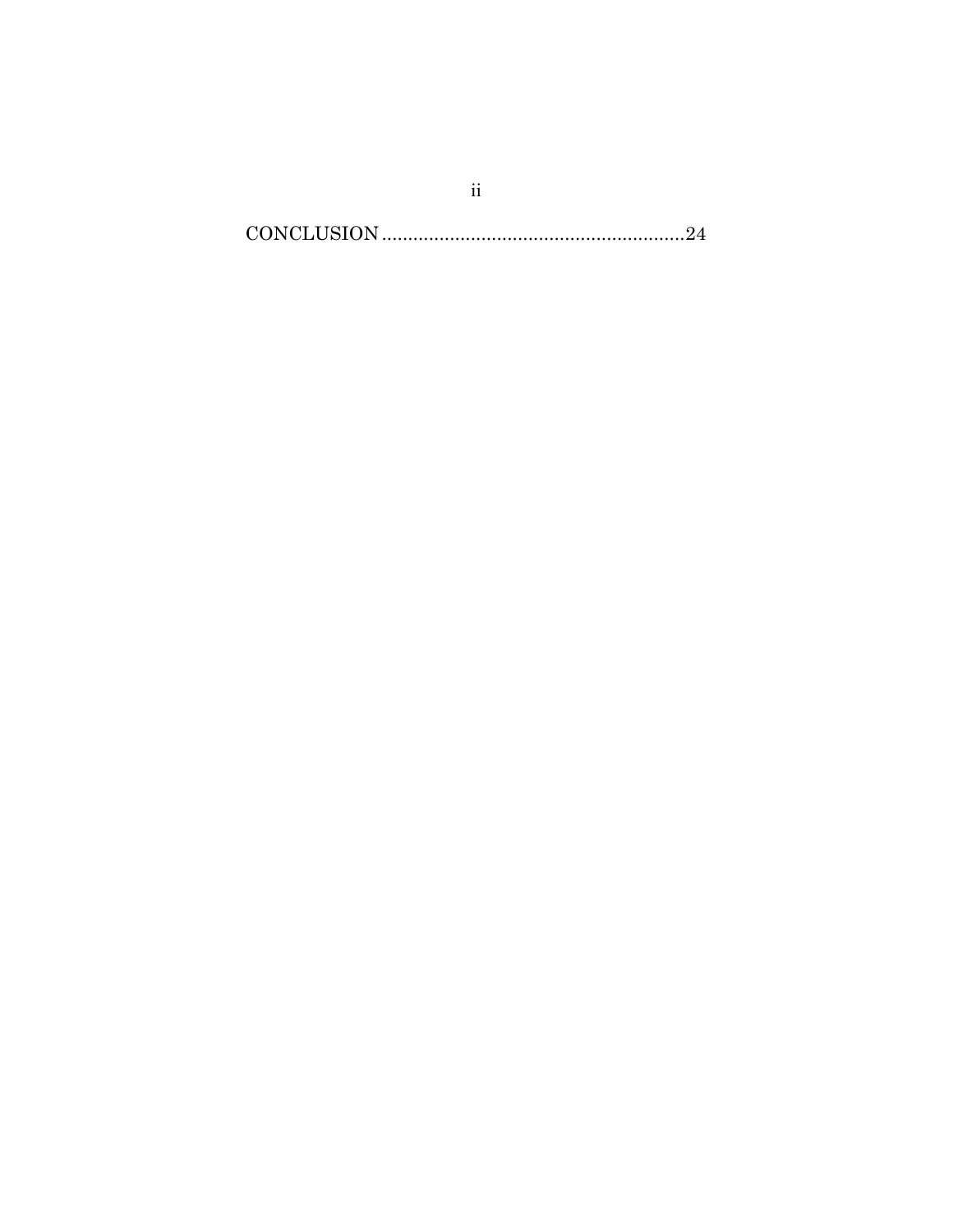## TABLE OF AUTHORITIES

## CASES

Page(s)

| <i>Associated Press v. United States, 326 U.S. 1</i><br>. 20                        |
|-------------------------------------------------------------------------------------|
| Bernardo v. Planned Parenthood Fed'n of<br>America, 115 Cal. App. 4th 322 (2004) 23 |
| Bolger v. Youngs Drug Products Corp., 463                                           |
| Bose Corp. v. Consumers Union of U.S., Inc.,                                        |
| Citizens United v. Federal Election Comm'n,                                         |
| Comer v. Murphy Oil Inc., 585 F.3d 855 (5th                                         |
| Connecticut v. American Elec. Power Co.,                                            |
|                                                                                     |
| Dana Corp. v. Blue Cross & Blue Shield Mut.                                         |
| First Nat'l Bank of Boston v. Bellotti, 435                                         |
| Fiske v. Kansas, 274 U.S. 380 (1927)  15                                            |
| Gertz v. Robert Welch, Inc., 418 U.S. 323                                           |
| Harte-Hanks Communications, Inc. v.<br>Connaughton, 491 U.S. 657 (1989) 11, 15, 17  |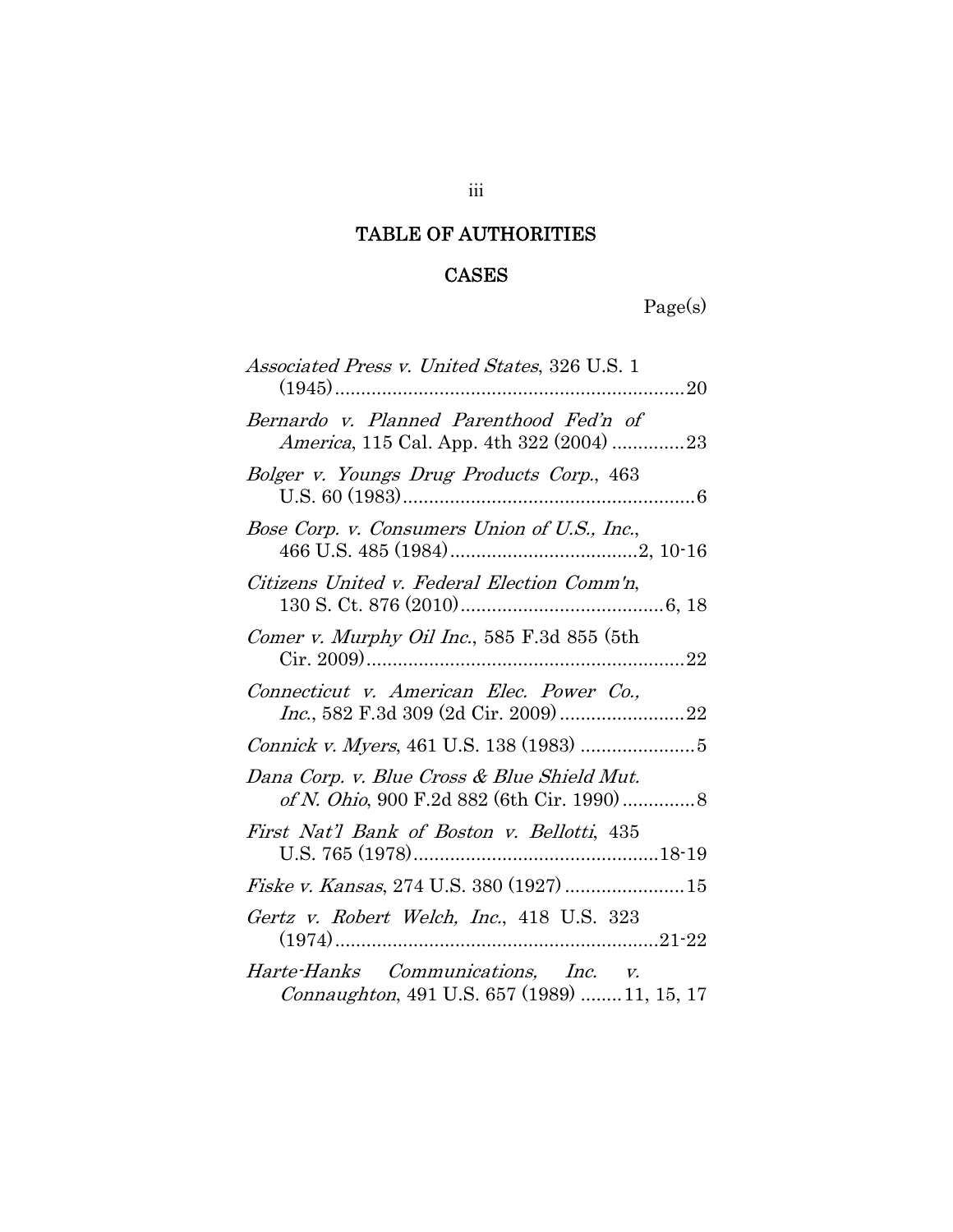# TABLE OF AUTHORITIES--Continued Page(s)

| <i>Hoover v. Morales</i> , 164 F.3d 221 (5th Cir.                                   |
|-------------------------------------------------------------------------------------|
| Hurley v. Irish-American Gay, Lesbian and<br>Bisexual Group of Boston, 515 U.S. 557 |
| Madigan v. Telemarketing Associates, Inc.,                                          |
| NAACP v. Claiborne Hardware Co., 458 U.S.                                           |
| Native Village of Kivalina v. ExxonMobil<br>Corp., 663 F.Supp.2d 863 (N.D. Cal.     |
| Near v. Minnesota ex rel. Olson, 283 U.S.                                           |
| Neder v. United States, 527 U.S. 1 (1999)  16                                       |
| New York Times Co. v. Sullivan, 376 U.S.                                            |
| Nike v. Kasky, 539 U.S. 654 (2003)3, 18-19, 21                                      |
|                                                                                     |
| Schenck v. Pro-Choice Network of Western                                            |
| Thornhill v. Alabama, 310 U.S. 88 (1940) 4                                          |
| United States v. Williams, 128 S. Ct. 1830                                          |
| United States v. Winstead, 74 F.3d 1313                                             |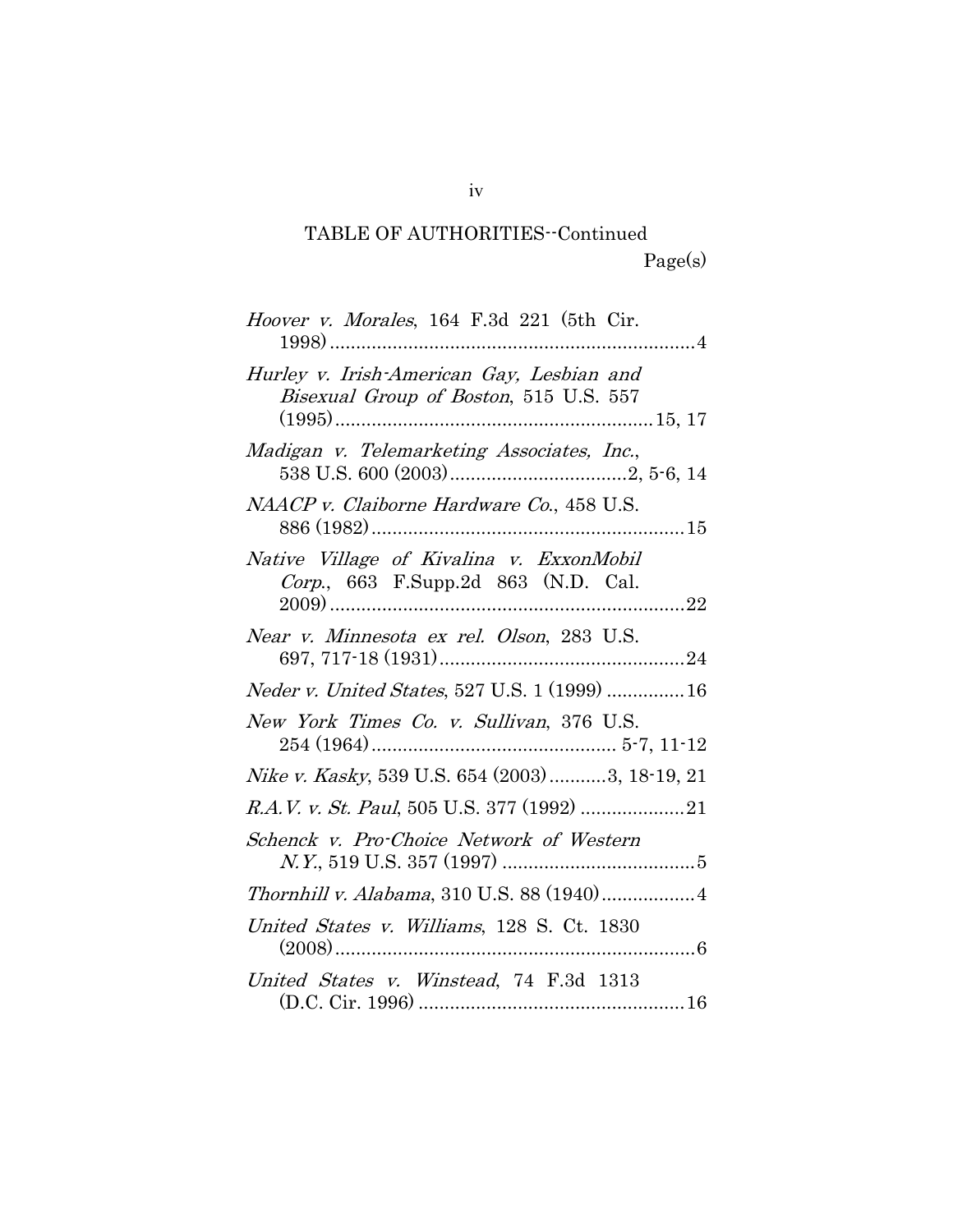# TABLE OF AUTHORITIES--Continued Page(s)

## CONSTITUTIONAL AND STATUTORY PROVISIONS

Fed. R. Civ. P. 52(a).............................................10, 12

### OTHER AUTHORITIES

| Brief for Product Liability Advisory Council,<br>Inc. as <i>Amicus Curiae</i> Supporting                                                                                                                                    |
|-----------------------------------------------------------------------------------------------------------------------------------------------------------------------------------------------------------------------------|
| Brief for Thirty-Two Leading Newspapers,<br>Magazines, Broadcasters, and Media-<br>Related Professional Associations as<br><i>Amicus Curiae</i> Supporting Petition for a<br>Writ of Certiorari, <i>Nike v. Kasky</i> , 539 |
| Brief for United States as <i>Amicus Curiae</i><br>Supporting Petitioners, <i>Nike v. Kasky</i> ,                                                                                                                           |
| A. Hoffman, Corralling Constitutional Fact:<br>De Novo Fact Review in the Federal<br><i>Appellate Courts</i> , 50 DUKE L. J. 1427                                                                                           |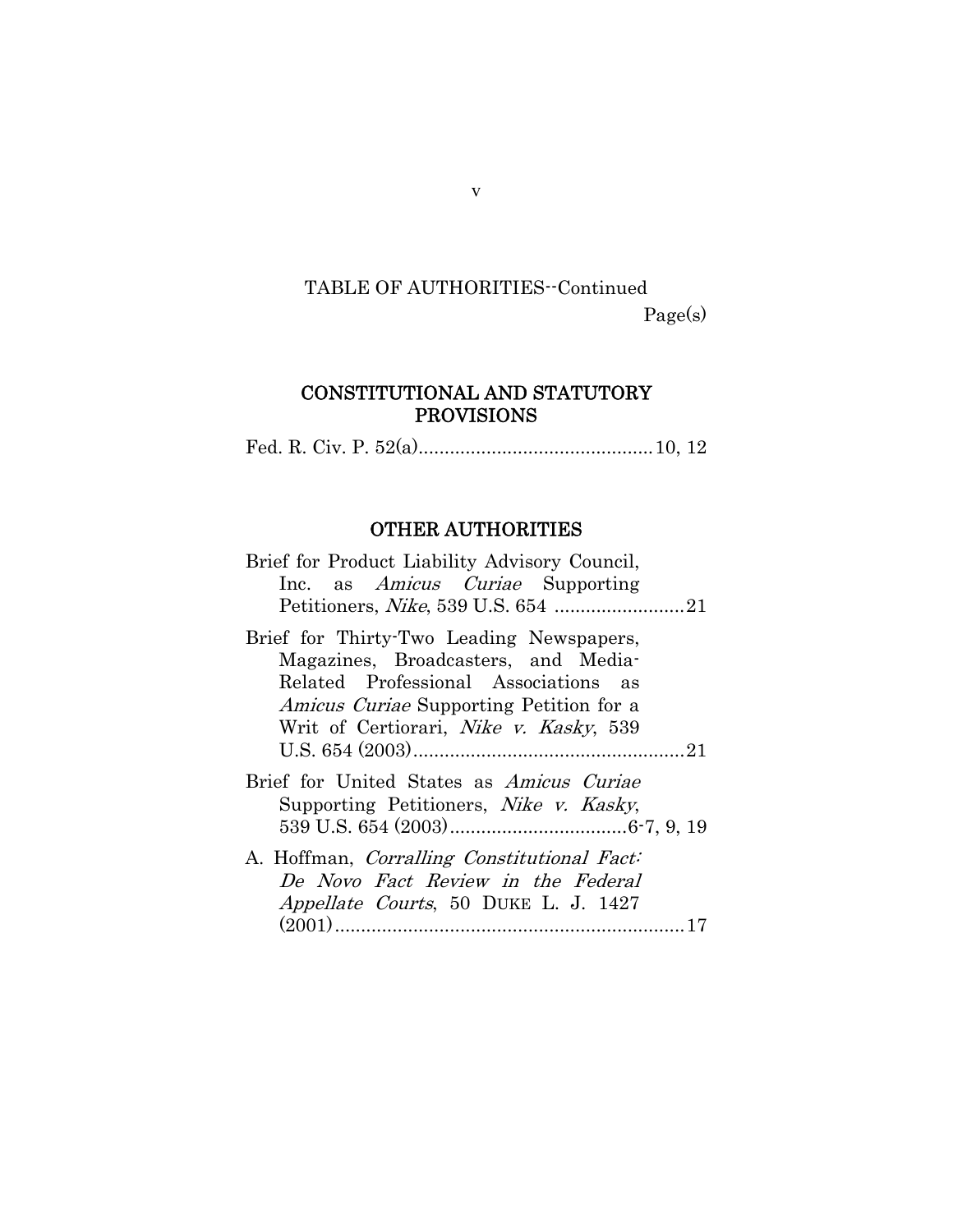# TABLE OF AUTHORITIES--Continued Page(s)

| DeJulius, Jr., Second Class Speakers: A<br>Proposal to Free Protected Corporate<br><i>Speech From Tort Liability, 70 U. PITT. L.</i><br>Climate Emails Stoke Debate, Wall St. J.<br>Jef I. Richards, Politicizing Cigarette<br><i>Advertising</i> , 45 CATH. U. L. REV. 1147<br>Martin H. Redish & Howard M. Wasserman,<br>What's Good for General Motors:<br>Corporate Speech and the Theory of Free<br><i>Expression</i> , 66 GEO. WASH. L. REV. 235 |
|--------------------------------------------------------------------------------------------------------------------------------------------------------------------------------------------------------------------------------------------------------------------------------------------------------------------------------------------------------------------------------------------------------------------------------------------------------|
|                                                                                                                                                                                                                                                                                                                                                                                                                                                        |
|                                                                                                                                                                                                                                                                                                                                                                                                                                                        |
|                                                                                                                                                                                                                                                                                                                                                                                                                                                        |
|                                                                                                                                                                                                                                                                                                                                                                                                                                                        |
|                                                                                                                                                                                                                                                                                                                                                                                                                                                        |
|                                                                                                                                                                                                                                                                                                                                                                                                                                                        |
|                                                                                                                                                                                                                                                                                                                                                                                                                                                        |
|                                                                                                                                                                                                                                                                                                                                                                                                                                                        |
|                                                                                                                                                                                                                                                                                                                                                                                                                                                        |
|                                                                                                                                                                                                                                                                                                                                                                                                                                                        |
|                                                                                                                                                                                                                                                                                                                                                                                                                                                        |
|                                                                                                                                                                                                                                                                                                                                                                                                                                                        |
|                                                                                                                                                                                                                                                                                                                                                                                                                                                        |
| Press Release, Montgomery County                                                                                                                                                                                                                                                                                                                                                                                                                       |
| Maryland County Council,                                                                                                                                                                                                                                                                                                                                                                                                                               |
| Councilmember Trachtenberg Introduces                                                                                                                                                                                                                                                                                                                                                                                                                  |
| Resolution Requiring 'Pregnancy Centers'                                                                                                                                                                                                                                                                                                                                                                                                               |
| To Disclose Actual Scope of Their                                                                                                                                                                                                                                                                                                                                                                                                                      |
|                                                                                                                                                                                                                                                                                                                                                                                                                                                        |
| Services, Nov. 10, 2009 (available at                                                                                                                                                                                                                                                                                                                                                                                                                  |
| http://www.montgomerycountymd.gov/Ap                                                                                                                                                                                                                                                                                                                                                                                                                   |
| <u>ps/Council/PressRelease/PR_details.asp?</u>                                                                                                                                                                                                                                                                                                                                                                                                         |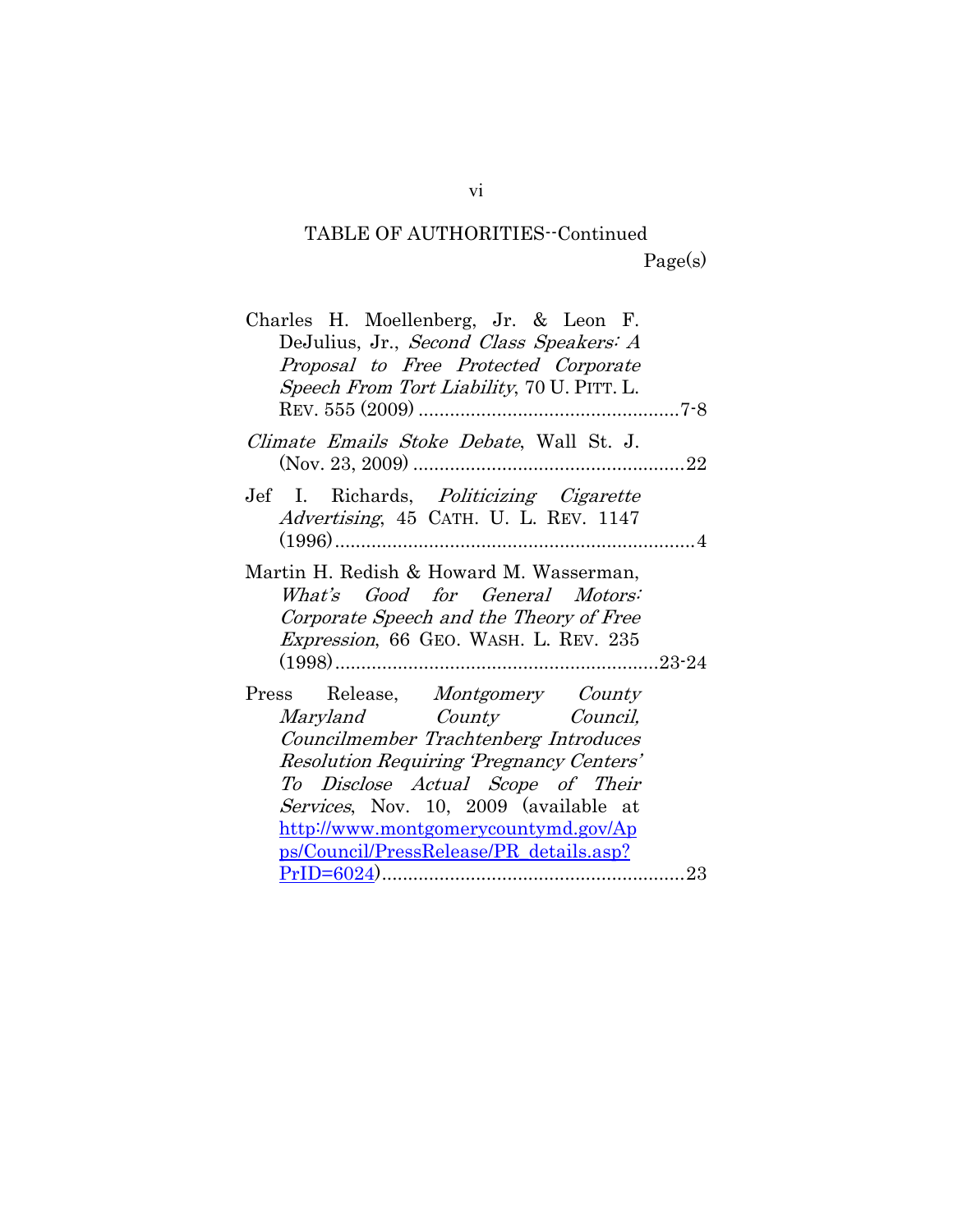### INTEREST OF AMICI CURIAE1

The Washington Legal Foundation ("WLF") is a non-profit public interest law and policy center based in Washington, D.C., with supporters nationwide. WLF has devoted substantial resources to litigating constitutional and statutory cases over the last 30 years in support of the free enterprise system and in opposition to unlawful and excessive government regulation of business due to the detrimental effects such actions have on American businesses, workers, and consumers, as well as the economy as a whole. In particular, WLF has appeared as amicus curiae before this Court and lower federal courts (including the circuit and district courts in this case) in cases raising important constitutional issues—including First Amendment cases—and statutory questions.

The National Association of Manufacturers (the NAM) is the nation's largest industrial trade association, representing small and large manufacturers in every industrial sector and in all 50 states. The NAM's mission is to enhance the competitiveness of manufacturers by shaping a legislative and regulatory environment conducive to U.S. economic growth and to increase understanding among policymakers, the media and the general

<sup>1</sup> Pursuant to Rule 37.6 of the Rules of the Supreme Court of the United States, amici state that no counsel for a party authored this brief in whole or in part; and that no person or entity, other than amici and its counsel, made a monetary contribution intended to fund the preparation and submission of this brief. More than ten days prior to the due date, counsel for amici provided counsel for all parties with notice of intent to file. Consent to file was granted; letters of consent have been lodged with the Court.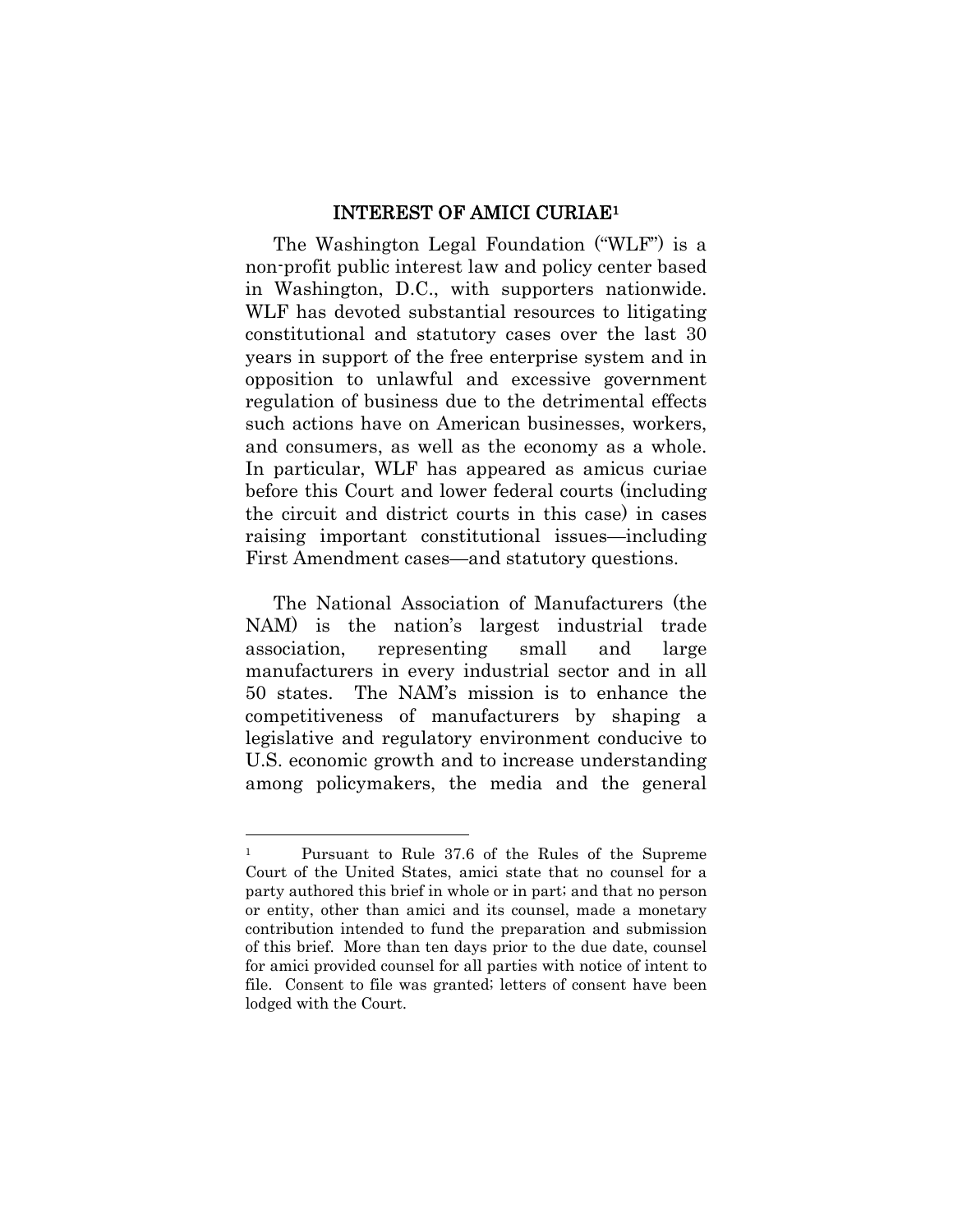public about the vital role of manufacturing to America's economic future and living standards.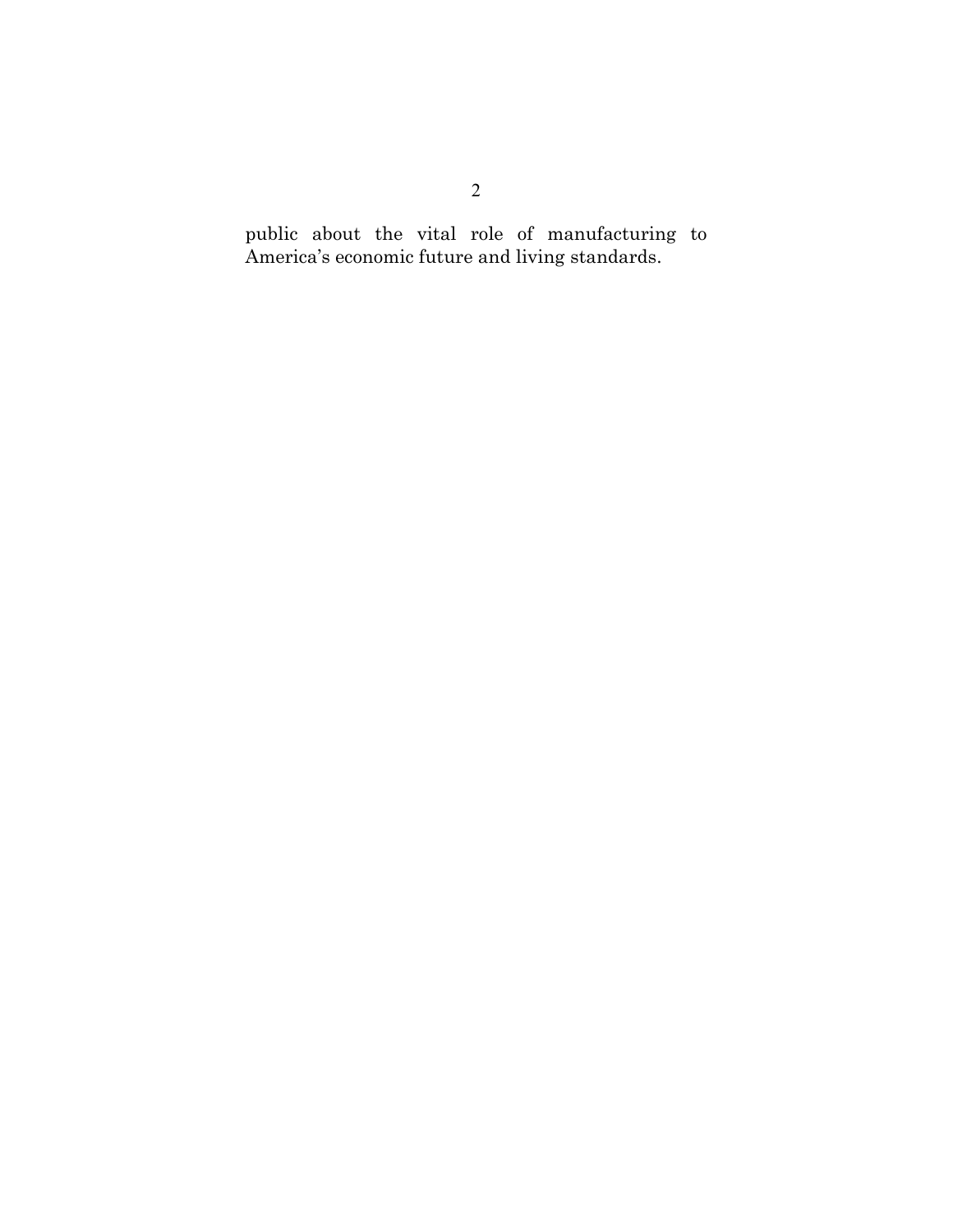#### REASONS FOR GRANTING THE PETITION

The United States wanted to hold the tobacco industry accountable for what the government came to see as statements at odds with the emerging "consensus" on the health and safety of smoking. Having failed to legislate or regulate a basis for such accountability, the government decided to litigate.

To that end, it constructed an unprecedented civil fraud case against the tobacco industry predicated on a novel use of the Racketeer Influenced and Corrupt Organizations ("RICO") Act. It used the federal fraud statutes to target the speech of industry members made during decades-long public debates over the health and safety of smoking by treating these members' statements and activities as a collective enterprise. In the process, the government trampled the First Amendment protections built into the fraud statutes, chiefly, the scienter and materiality requirements. The government never attempted to prove that any speaker had a specific fraudulent intent nor that the speech at issue was material to consumers. Yet, the district court endorsed the government's novel approach. See United States v. Philip Morris USA, Inc., 449 F. Supp. 2d 1 (D.D.C. 2006). And the Court of Appeals affirmed, compounding the district court's error by failing to "independently review the trial court's findings," thereby eliminating a key "additional safeguard responsive to First Amendment concerns." Madigan v. Telemarketing Associates, Inc., 538 U.S. 600, 621 (2003) (citing Bose Corp. v. Consumers Union of U.S., Inc., 466 U.S. 485, 498-511 (1984)).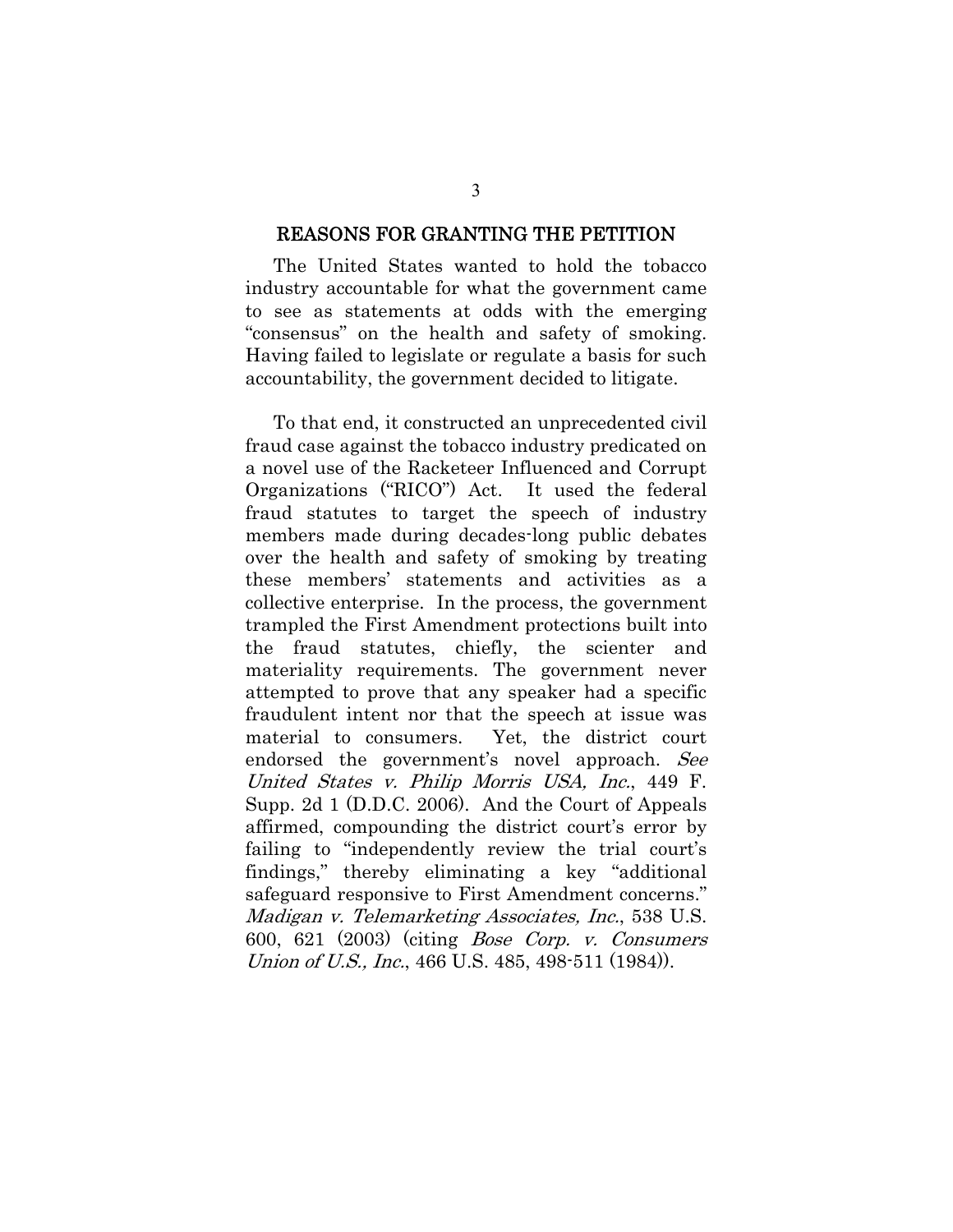Amici write separately to explain how the legal and doctrinal shortcuts taken here have broad implications for free speech. Indeed, if allowed to stand, this case threatens to chill vast amounts of speech by myriad participants in debate on issues of public concern, depriving particular speakers of their First Amendment rights and diminishing the diversity, intensity, and maybe even the accuracy of public discourse.

At bottom, this case concerns the extent to which the speech of corporate speakers is entitled to full First Amendment protection. The Court granted certiorari in Nike v. Kasky, 539 U.S. 654 (2003), in order to address this very issue. Its dismissal of that case has left important doctrinal questions unanswered and has fostered uncertainty about the First Amendment protection afforded to an entire class of speakers. The present case affords the Court the opportunity to complete its unfinished business in Nike. It also provides this Court a vehicle to resolve a circuit split about and reaffirm the constitutional necessity of independent review of fact-finding in fraud cases, which review is vital to protect the First Amendment. The Court should grant the petitions and provide clarity on these important questions.

### **I.** THE D.C. CIRCUIT'S FLAWED APPROACH TO THE FIRST AMENDMENT WARRANTS THIS COURT'S REVIEW

Though the D.C. Circuit's opinion virtually ignores the First Amendment, this case centers on speech that is entitled to full First Amendment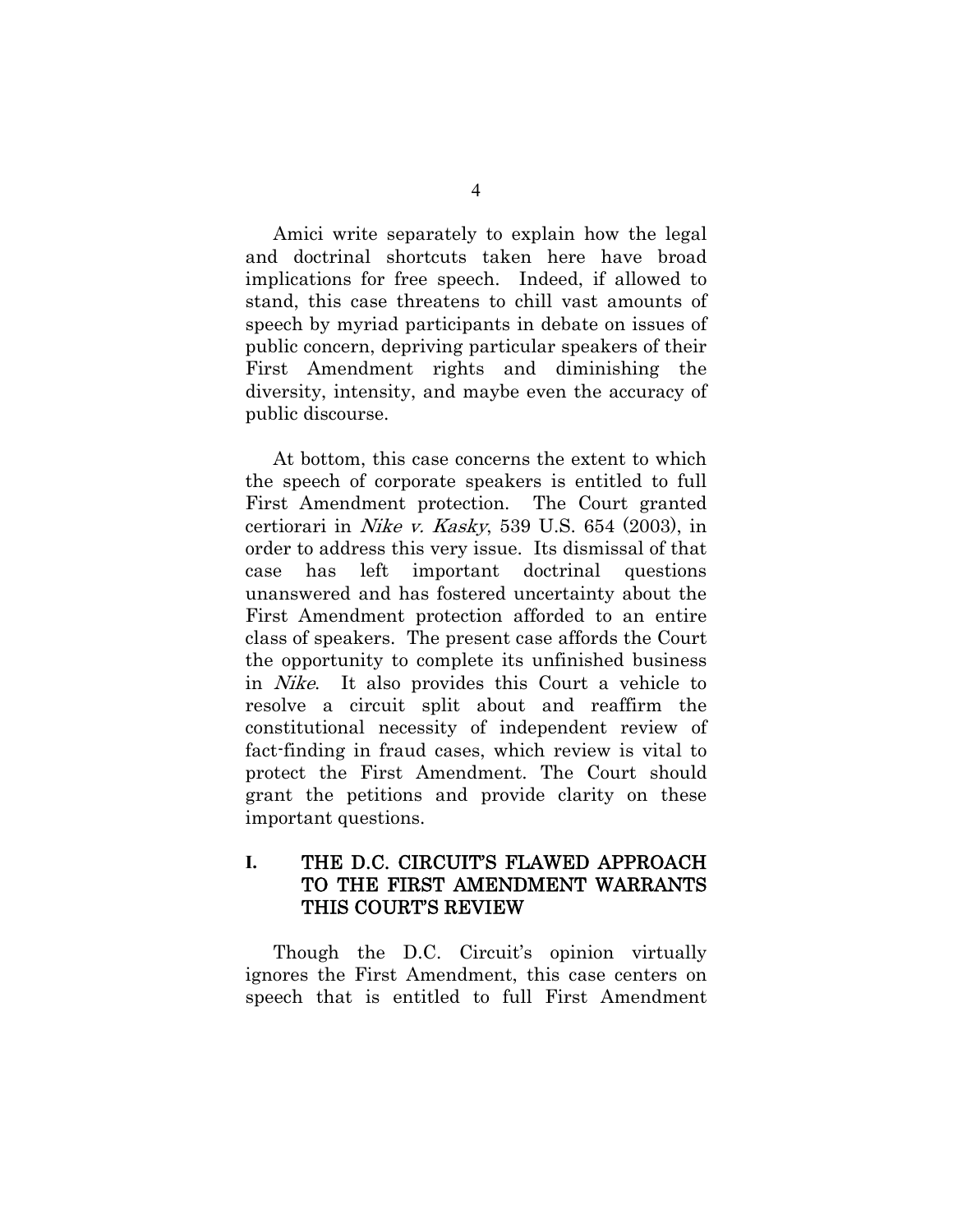protection. Public statements made about the health and safety effects of smoking made in newspaper articles, op-ed pieces, congressional testimony, press releases, and television appearances constitute speech on matters of public concern. See R.J. Reynolds Pet. at 16. Yet, the Court of Appeals treated this speech as commercial speech, affording it diminished—and ultimately no—First Amendment protection because it determined the speech to be fraudulent. Worse, in concluding that the speech at issue was fraudulent, the Court of Appeals allowed the government to evade the scienter and materiality requirements, which are essential for fraud statutes to accommodate the First Amendment.

### **A.** Much of the Speech at Issue is Entitled to Full First Amendment Protection

The debate over cigarettes' health and safety "is one of the most controversial issues of our time. And, because the debate encompasses serious health concerns, it undoubtedly is one of the most important issues." Jef I. Richards, Politicizing Cigarette Advertising, 45 CATH. U. L. REV. 1147, 1185 (1996). Indeed, "the addictive nature of cigarettes/nicotine, its health consequences and resulting public costs" are "matters of public concern." Hoover v. Morales, 164 F.3d 221, 225 (5th Cir. 1998); see also Thornhill v. Alabama, 310 U.S. 88, 102 (1940). Even the district court described this debate as a "national issue[] with . . . enormous economic, public health, commercial, and social ramifications." Philip Morris USA, Inc., 449 F.Supp.2d at 31 n.3. Participating in this debate thus is one of the "classic forms of speech that lie at the heart of the First Amendment."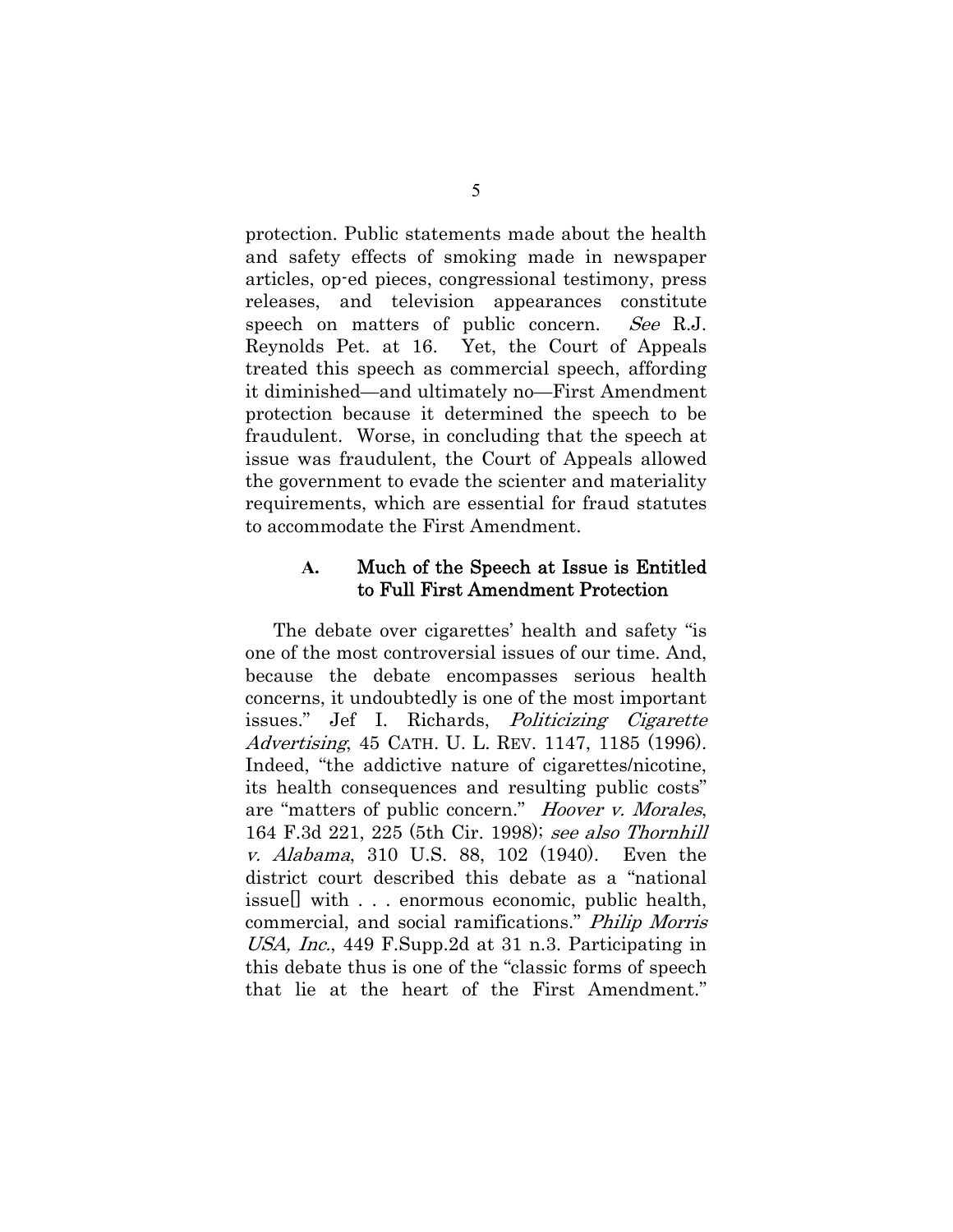Schenck v. Pro-Choice Network of Western N.Y., 519 U.S. 357, 377 (1997). Accordingly, speech on either side is entitled to full First Amendment protection. Connick v. Myers, 461 U.S. 138, 145 (1983) ("[S]peech on public issues occupies the highest rung of the heirarchy of First Amendment values, and is entitled to special protection." (internal quotation marks omitted)).

The particular modes of speech principally at issue—newspaper articles, op-eds, congressional testimony, press releases, and television appearances, largely responding to public criticism and proposed government regulation—also are traditionally protected. See R.J. Reynolds Pet. at 16; New York Times Co. v. Sullivan, 376 U.S. 254, 266 (1964) (finding a paid editorial advertisement fully protected speech because it "communicated information, expressed opinion, recited grievances, protested claimed abuses, and sought financial support on . . . matters of the highest public interest and concern").

The Court of Appeals ignored the nature of this speech as fully protected, seemingly because the speakers had an economic motive for their communications.2 But economic motive is insufficient

 $\sqrt{2}$ Although the Court of Appeals did not explicitly label the speech "commercial," it is clear the court treated it as such, because it rejected the Petitioners' First Amendment arguments solely on the grounds that the speech was (in the court's view) fraudulent. First Amendment jurisprudence makes clear that this is a sufficient ground to punish commercial speech, see Madigan, 538 U.S. at 612 ("[T]he First Amendment does not shield fraud."), but not fully protected speech, which—even if false—is entitled to "breathing space" to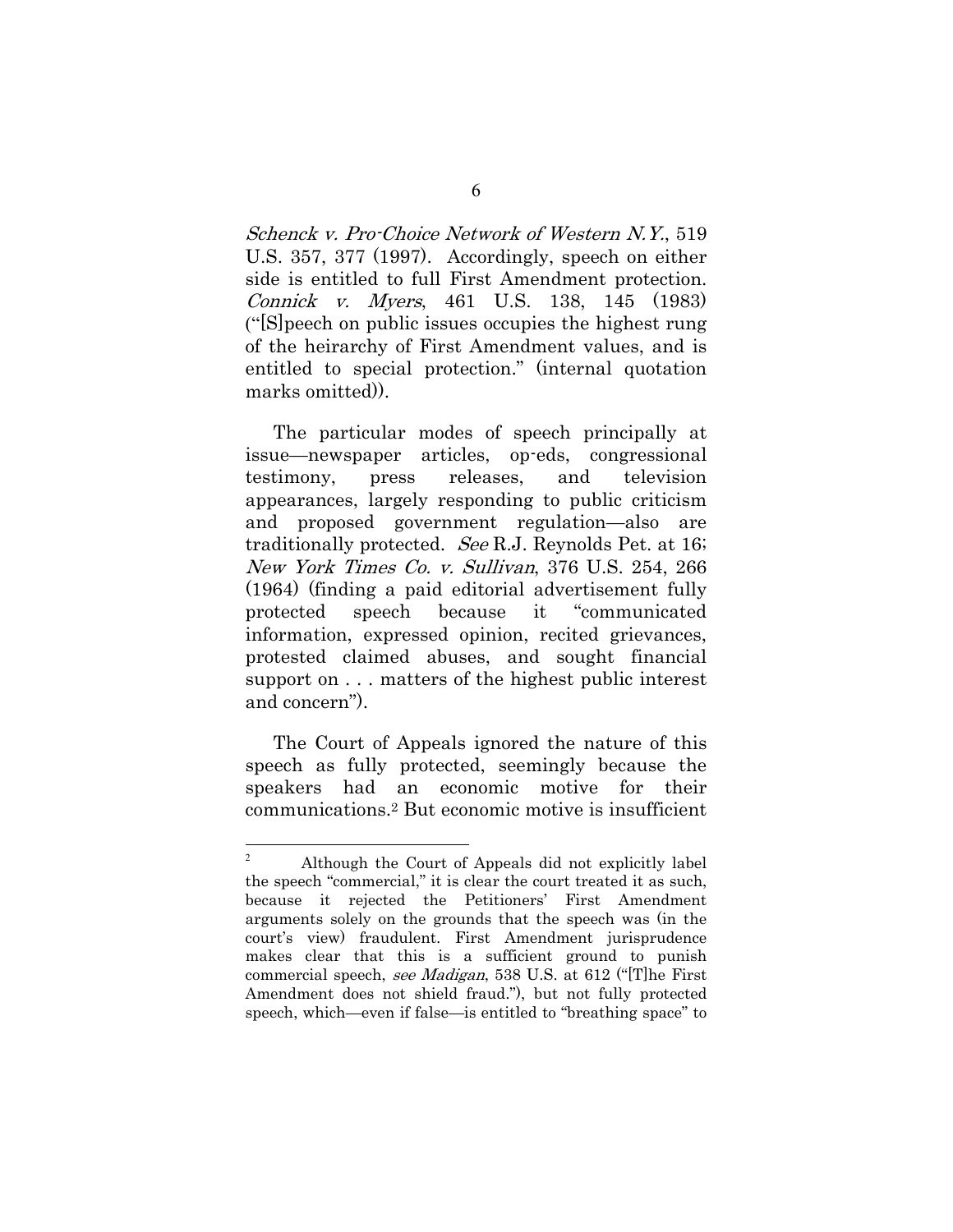to transform fully protected speech into commercial speech. See Citizens United v. Federal Election Comm'n, 130 S. Ct. 876, 899 (2010) ("First Amendment protection extends to corporations."); Bolger v. Youngs Drug Products Corp., 463 U.S. 60, 67 (1983) ("[T]he fact that Youngs has an economic motivation for mailing the pamphlets would clearly be insufficient by itself to turn the materials into commercial speech.").

The D.C. Circuit failed to address and carefully review the First Amendment implications of the speech on which RICO liability was predicated. In so doing, it blurred the distinction between commercial speech and speech on matters of public concern, and undermined the protections of the First Amendment.

### **B.** The Decision Below Eliminates the Constraining Features that Allow Fraud Statutes to Co-Exist with the First Amendment

Because fraud statutes implicate constitutionally protected speech, this Court has placed "limits on the policing of fraud when it cuts too far into other protected speech." United States v. Williams, 128 S. Ct. 1830, 1851 n.2 (2008) (Souter, J., dissenting); see, e.g., Madigan, 538 U.S. at 620; see also Brief for United States as *Amicus Curiae* Supporting

ensure the vindication of First Amendment rights. See New York Times Co., 376 U.S. at 271-72 (noting that erroneous statements "must be protected if the freedoms of expression are to have the 'breathing space' that they need to survive" (internal quotation and alteration omitted)).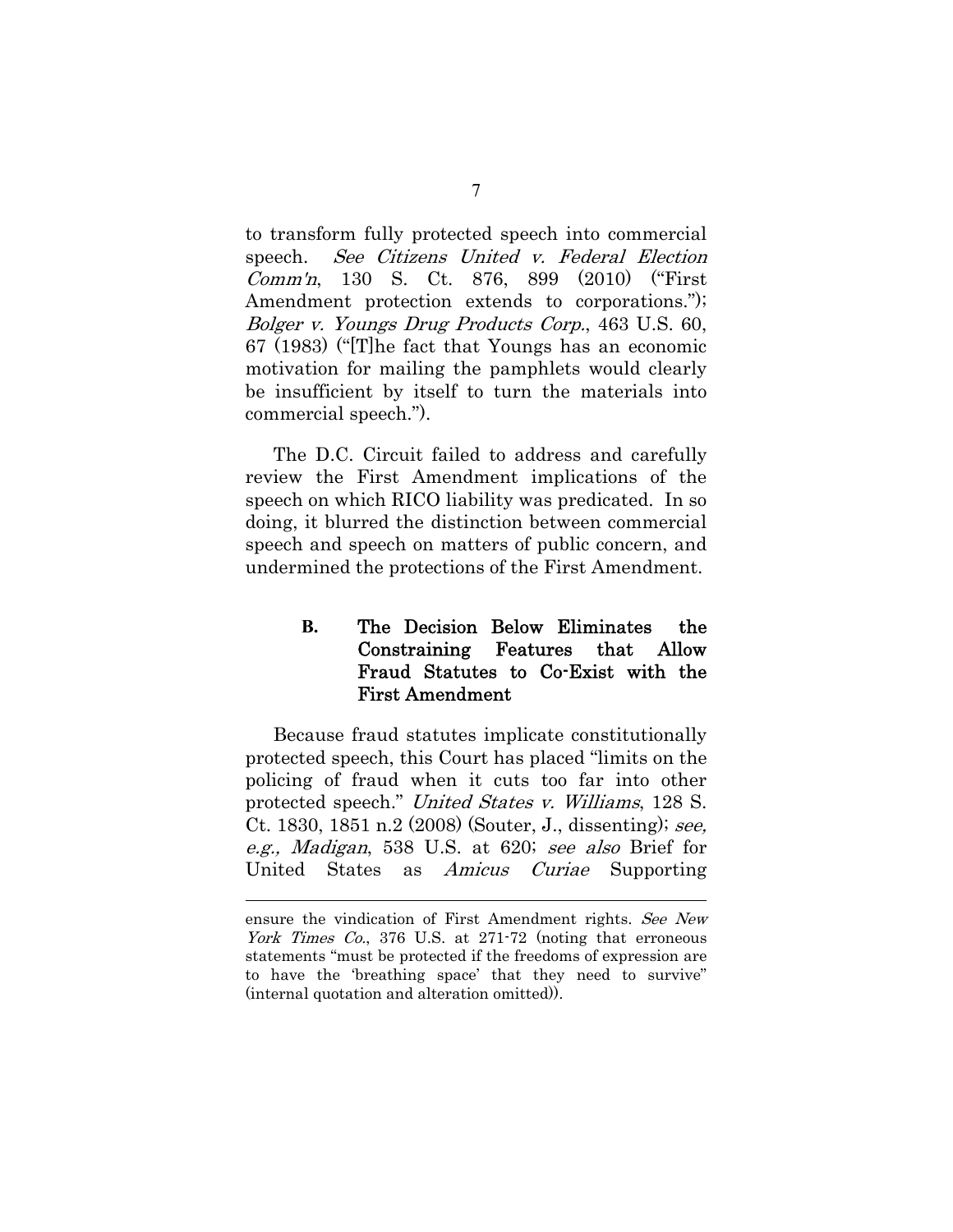Petitioners at 20, Nike, 539 U.S. 654 (2003) ("U.S. Nike Brief") (highlighting "the constraining features that have traditionally served to prevent any conflicts from arising between the First Amendment and laws that prohibit fraud"). Here, however, the government and lower courts disregarded these safeguards, principally the requirements of specific fraudulent intent and materiality.

To prove specific intent, a court must "look to the state of mind of the individual corporate officers and employees who made, ordered, or approved the statement." Petition Appendix of U.S. ("Pet. App.") 29a. This standard recognizes that a company—as opposed to an individual—can never entirely know what information it possesses. See New York Times Co., 376 U.S. at 287 ("The mere presence of the stories in the files does not, of course, establish that the Times 'knew' the advertisement was false . . . ."). By ensuring that a company will not be liable for its unintentionally erroneous statements, the specific intent requirement affords proper "breathing space" to speak. Id. at 271-72 ("[E]rroneous statement is inevitable in free debate, and . . . it must be protected if the freedoms of expression are to have the 'breathing space' that they need to survive." (internal quotation marks and alterations omitted)). Without this breathing space, a company might withhold valuable information for fear of liability, depriving the public of important perspective and information.3

<sup>3</sup> See Charles H. Moellenberg, Jr. and Leon F. DeJulius, Jr., Second Class Speakers: A Proposal to Free Protected Corporate Speech From Tort Liability, 70 U. PITT. L. REV. 555, 586 (2009) ("That the research was funded by a corporation does not make the results of good, well-reasoned research less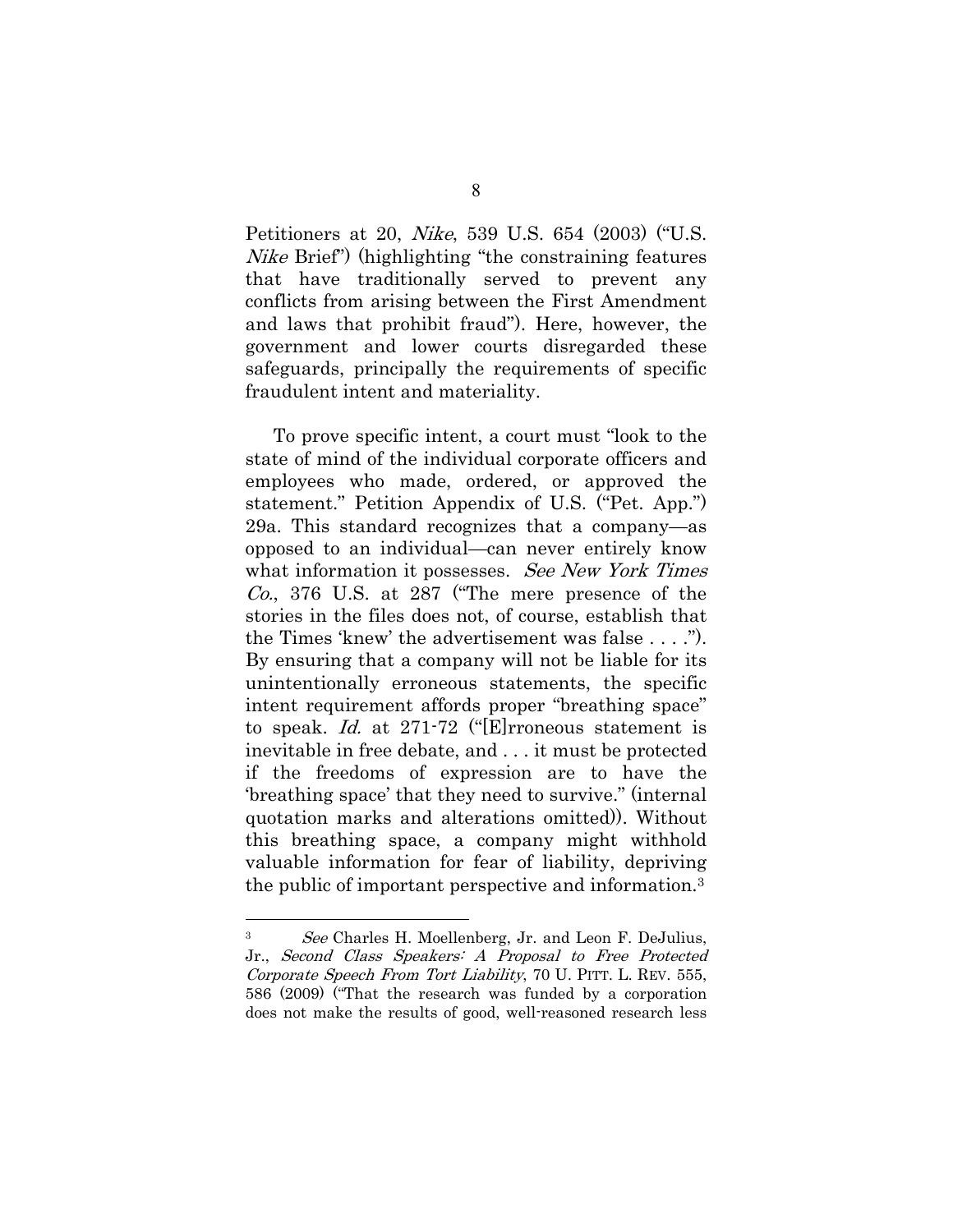While the panel below recited the proper specific intent standard, the government never attempted to satisfy it. Indeed, the government stated that it would not offer proof that any "particular representative [of Defendants] knew or believed [a] statement to be false" because such proof was "immaterial." R.J. Reynolds Pet. at 23. Instead, the government proceeded under a novel "collective intent" theory approved by the district court, asserting that its "proof will rest on the collective knowledge of the defendants' corporations' . . . representatives," which can be "imputed to the corporation-principal." Id. The Court of Appeals questioned the government's "dubious . . . 'collective intent' theory," but nevertheless inferred individual officers' intent through a strained interpretation of the evidence. Philip Morris, 566 F.3d at 1122. Such inferences do not suffice. The "specific corporate employee must be found to have the [fraudulent] intent," Dana Corp. v. Blue Cross & Blue Shield Mut. of N. Ohio, 900 F.2d 882, 886 n.2 (6th Cir. 1990), but the district court never found a single person to have knowingly uttered a falsehood. See R.J. Reynolds Pet. at 23.

The government also failed to prove that any statements were "important to a reasonable person purchasing cigarettes." Pet. App. 39a. The materiality requirement flows from the government's

valuable. A cure for cancer and the research underlying it would be just as beneficial to mankind if developed by a corporation . . . rather than a government or governmentsponsored research.").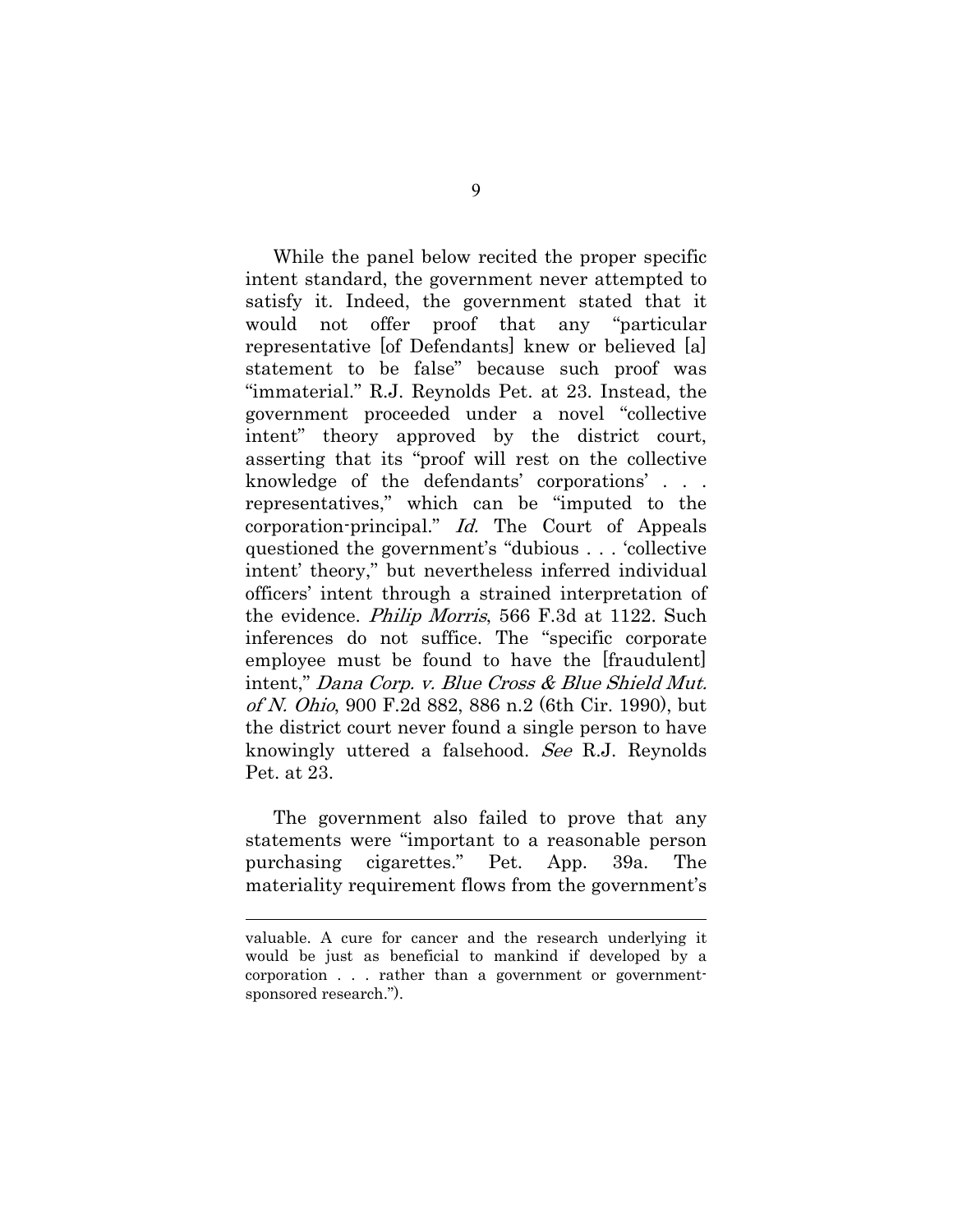particular interest in protecting the integrity of transactions, and ensures that liability only attaches to speech that actually affects a consumer's decision Untethered from this legitimate government interest, the government or private parties might use fraud statutes to burden and disadvantage corporate speech and enhance their own. The First Amendment guards against this because, as the United States has explained, potential liability "based on no more than a threshold showing of materiality . . . unacceptably chills speech, particularly unpopular speech that is likely to become the target of such lawsuits." U.S. Nike Brief at 23, 25.

In this case, there was "not a scintilla of evidence or any district court finding that any of the challenged statements (excluding 'lights') were 'important to a reasonable person purchasing cigarettes.'" R.J. Reynolds Pet. at 18. The Court of Appeals, lacking proof of materiality, was forced to speculate and dubiously conclude that "[t]he fact that Defendants continually denied any link between smoking and cancer suggests they themselves considered the matter material." Pet. App. 39a (citation omitted). But if courts can so easily infer materiality, the government's burden to prove fraud is substantially, and unconstitutionally, lightened. This relaxed materiality requirement may cause speakers to limit their public statements for fear that a plaintiff, prosecutor, or court will one day conclude a statement was material simply because it was made.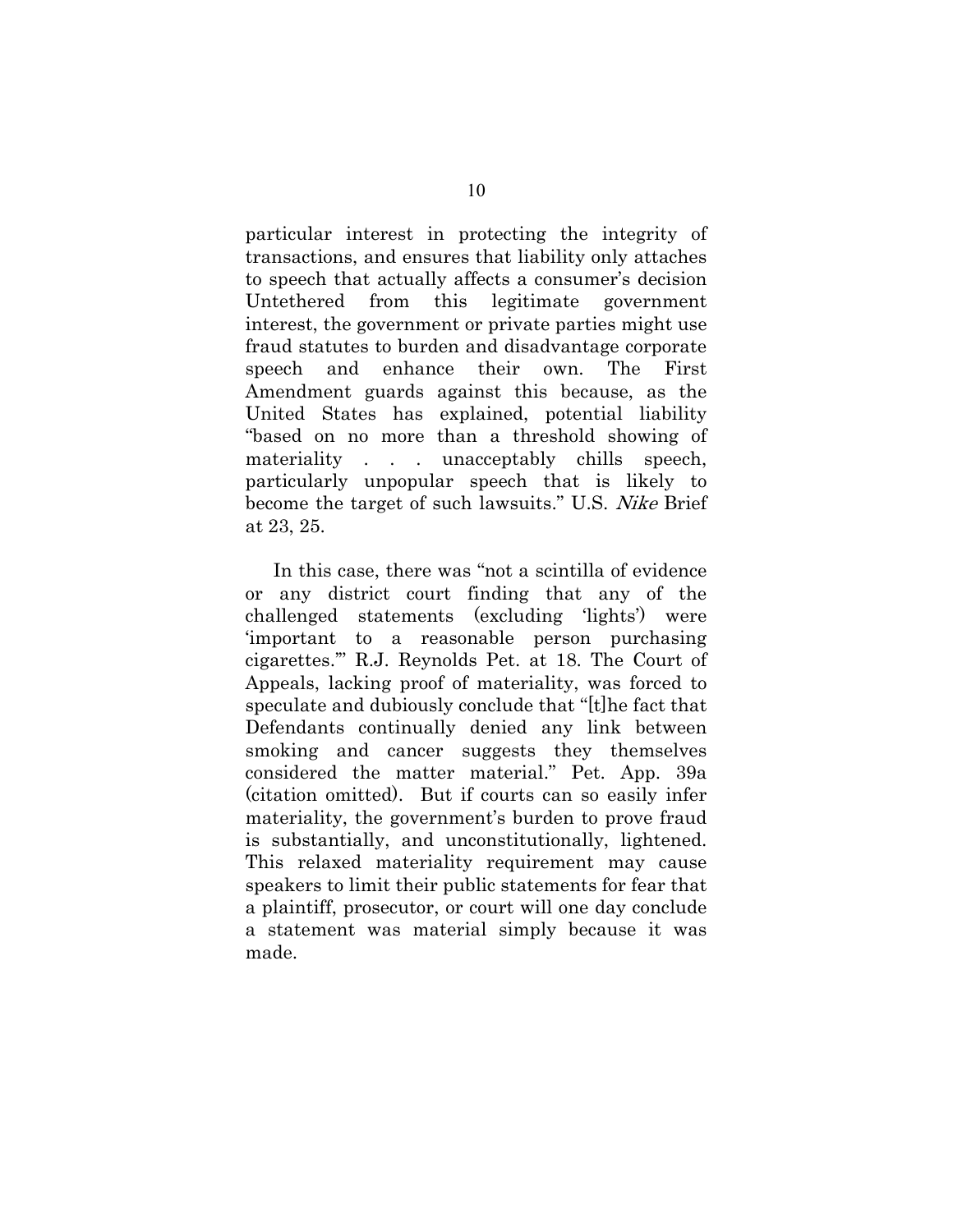### **II.** REVIEW IS WARRANTED BECAUSE THE D.C. CIRCUIT FAILED TO ENSURE MEANINGFUL REVIEW OF FACTS WITH CONSTITUTIONAL SIGNIFICANCE

In the district court, Petitioners repeatedly asserted that the First Amendment barred the government's efforts to impose RICO liability based on their public statements over the past six decades. The district court summarily dismissed all such assertions, finding that Petitioners' statements constituted fraud and that the First Amendment provides no protection for fraud. Slip Op. 886-889. Citing Fed. R. Civ. P. 52(a), the appeals court applied a highly deferential review standard to the district court's "fraud" findings and concluded that those findings should be affirmed because they were not "clearly erroneous." Pet. App. 12a, 46a, 49a, 61a, 64a. Accordingly, the appeals court rejected Petitioners' First Amendment claims because, it asserted, "it is well settled that the First Amendment does not protect fraud." Id. at 40a.

Review is warranted to determine whether the "clearly erroneous" standard applies to appellate review of findings that challenged speech falls into a category that is not entitled to First Amendment protection. As Petitioners point out, the appeals court's decision to apply the "clearly erroneous" standard directly conflicts with decisions from the Fifth, Tenth, and Eleventh Circuits. Philip Morris USA Pet. at 16, 19; Lorillard Pet. at 29. The conflict between the D.C. Circuit decisions and decisions of this Court, particularly Bose Corp. v. Consumers Union of the U.S., Inc., 466 U.S. 485 (1984), provides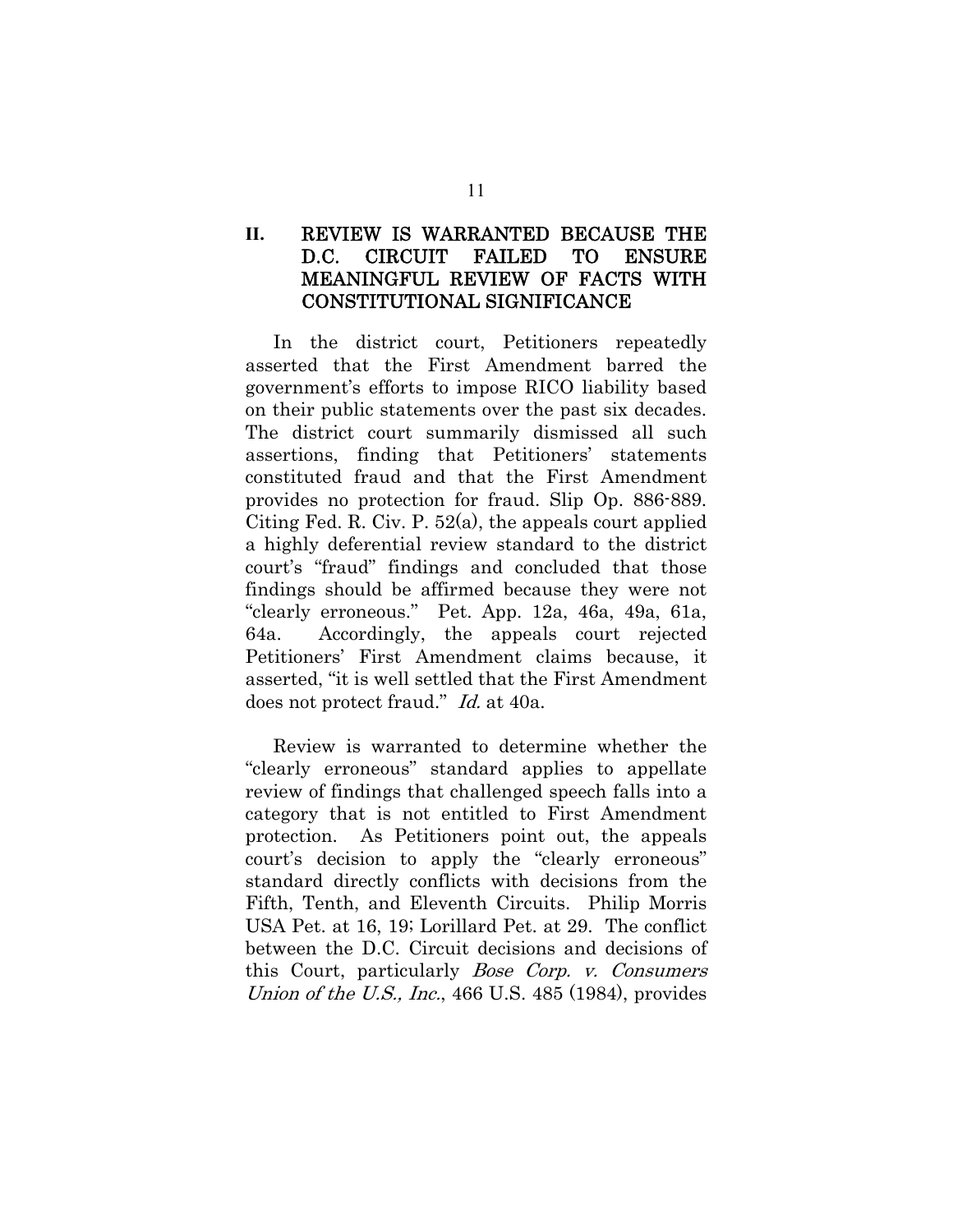yet another reason this case warrants certiorari. Bose held that "an appellate court has an obligation to 'make an independent examination of the whole record' in order to make sure that 'the judgment does not constitute a forbidden intrusion on the field of free expression.'" 466 U.S. at 499 (quoting New York. Times Co., 376 U.S. at 284-86). The Court held that that obligation "is equally applicable" both on review of state court judgments (to which Rule 52(a) does not apply) and on review of federal court judgments (to which Rule  $52(a)$  does apply). Id.

Following *Bose*, this Court and other federal courts have struggled to determine what, if any, deference should be accorded to a district court's findings that relate to the adjudication of First Amendment claims. For example, in 1989 the Court fully affirmed *Bose* but at the same time acknowledged that a trier of fact's "credibility determinations" regarding witnesses in First Amendment cases should be "reviewed under the clearly-erroneous standard because the trier of fact has had the 'opportunity to observe the demeanor of the witnesses.'" Harte-Hanks Communications, Inc. v. Connaughton, 491 U.S. 657, 688 (1989) (quoting Bose, 466 U.S. at 499-500). But there is a clear conflict between Bose and the D.C. Circuit's categorical refusal here to conduct an independent review of the district court's finding that Petitioners' speech was fraudulent and thus entitled to no First Amendment protection. Review is particularly warranted where, as here, the result of such a categorical refusal is to deprive litigants of any meaningful appellate review of their First Amendment claims. There is serious doubt whether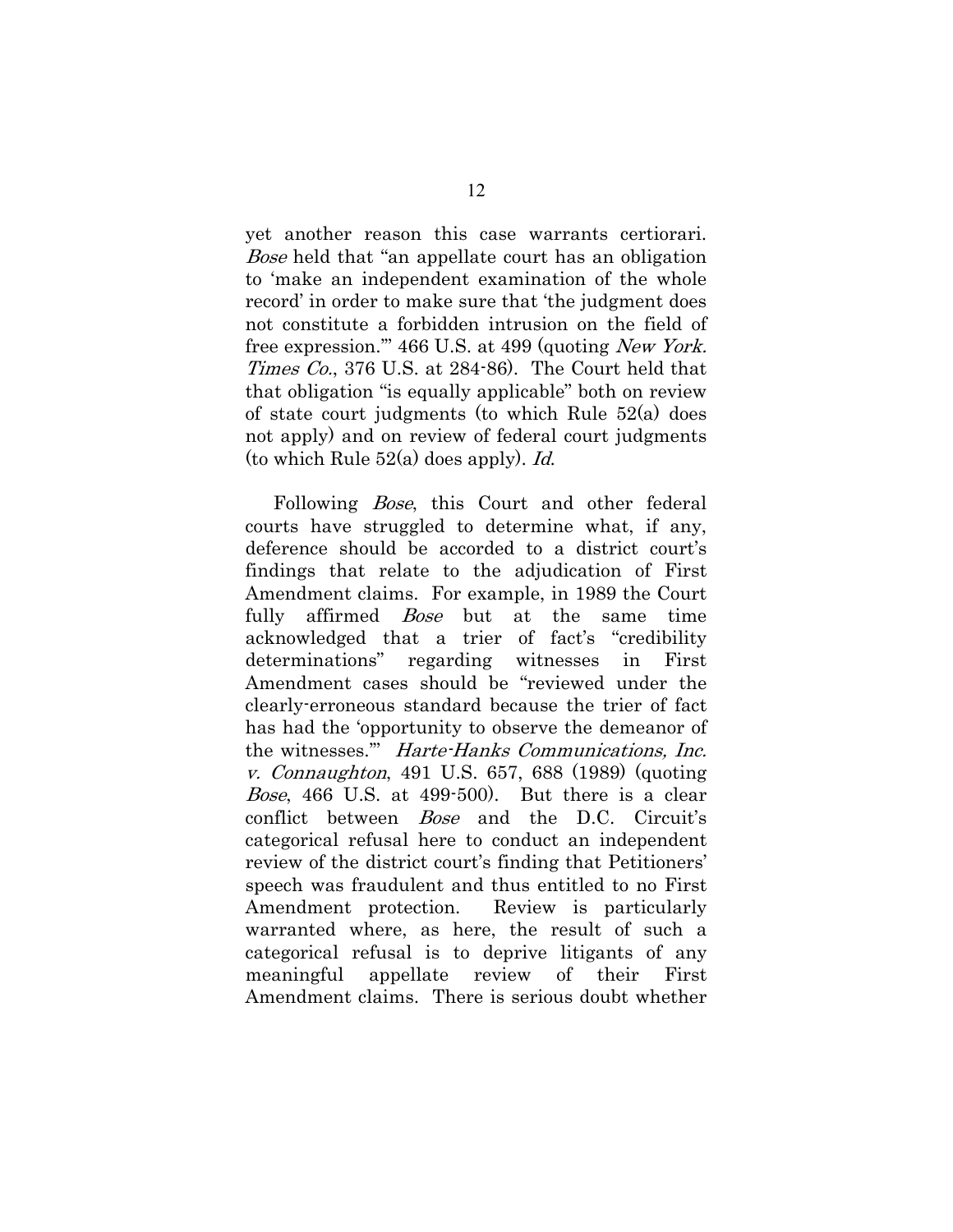such a rule meets an appellate court's obligation to ensure that "the judgment does not constitute a forbidden intrusion on the field of free expression." New York Times, 376 U.S. at 286.

Although the D.C. Circuit simply ignored Petitioners' Bose-related arguments, the propriety of independent appellate review of key factual findings in First Amendment cases is well established. Bose explained that such review is constitutionally mandated and has long-standing antecedents in the common law:

> The requirement of independent appellate review reiterated in New York Times *v. Sullivan* is a rule of federal constitutional law. It emerged from the exigency of deciding concrete cases; it is law in its purest form under our common-law heritage. It reflects a deeply held conviction that judges—and particularly Members of this Court must exercise such review in order to preserve the precious liberties established and ordained by the Constitution.

Bose, 466 U.S. at 510-11.

The precise contours of the intersection between the requirement of independent appellate review and Rule  $52(a)$ 's requirement that "findings of fact ... must not be set aside unless clearly erroneous" have not yet been firmly established. But *Bose* was quite clear that there is one area in which the requirement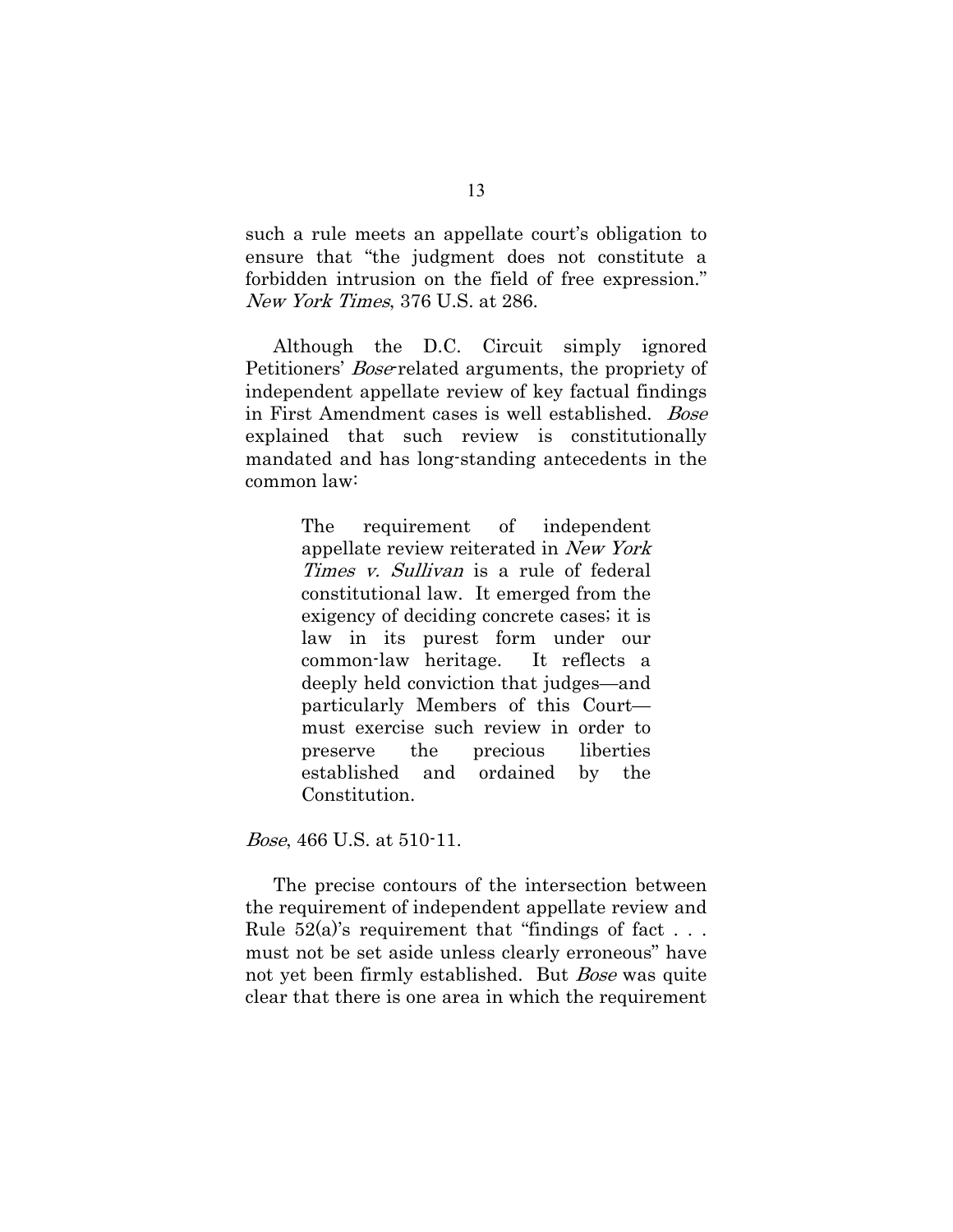of independent appellate review should take precedence: review of "special facts that have been deemed to have constitutional significance." Id. at 505. After describing several categories of speech that traditionally have been deemed to merit no First Amendment protection (including fighting words, incitement to riot, obscenity, and child pornography), the Court explained the importance of careful appellate scrutiny of any assertion that challenged speech falls into one of those categories:

> In each of these areas, the limits of the unprotected category, as well as the unprotected character of particular communications, have been determined by the judicial evaluation of special facts that have been deemed to have constitutional significance. In such cases, the Court has regularly conducted an independent review of the record both to be sure that the speech in question actually falls within the unprotected category and to confine the perimeters of any unprotected category within acceptably narrow limits in an effort to ensure that protected expression will not be inhibited. Providing triers of fact with a general description of the type of communication whose content is unworthy of protection has not, in and of itself, served sufficiently to narrow the category, nor served to eliminate the danger that decisions by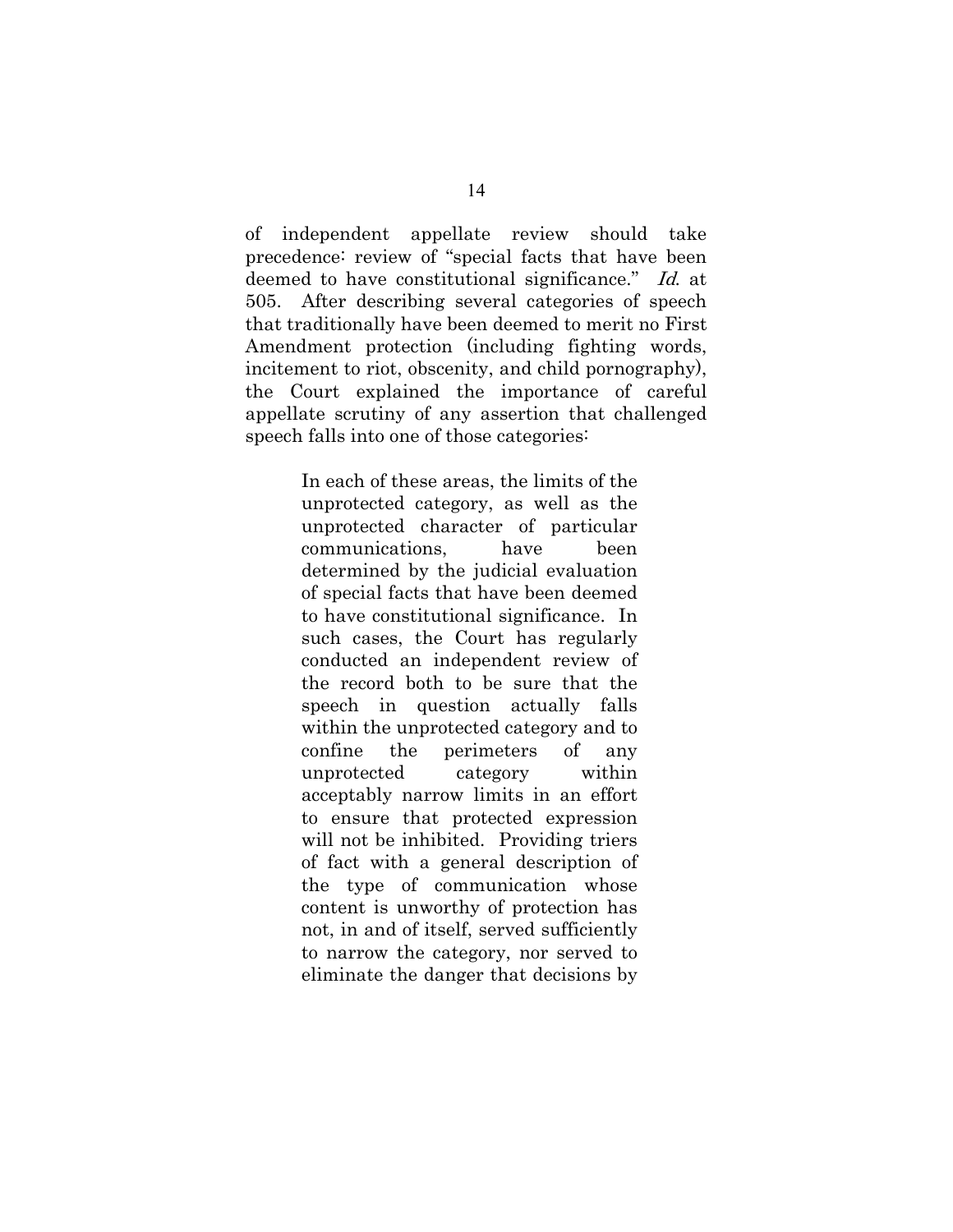### triers of fact may inhibit the expression of protected ideas.

### Id. at 504-05.

The D.C. Circuit explicitly recognized that the district court had held that Petitioners' speech fell into a category (fraudulent speech) that it deemed unprotected by the First Amendment. Pet. App. 40a. Despite that recognition, the appeals court held that all of the factual findings that supported the "fraud" determination were subject to review under Rule 52(a)'s "clearly erroneous" standard. Review is warranted because the appeals court's holding so very directly conflicts with the Bose holding described above.

Even in the context of commercial speech, the Court has looked to independent appellate review as an important safeguard against an unwarranted holding that the challenged speech merits no constitutional protection. See Madigan, 538 U.S. at 620-21 (reviewing a challenge to Illinois's efforts to regulate commercial—and allegedly fraudulent solicitations and stating that Illinois's assertions that the defendant's speech was constitutionally unprotected because it was fraudulent would be subject to "[e]xacting proof requirement" at trial, and that "[a]s an additional safeguard responsive to First Amendment concerns, an appellate court could independently review the trial court's findings"). Given that most of the speech at issue in this case is noncommercial in nature and that noncommercial speech is entitled to significantly greater First Amendment protection than is commercial speech,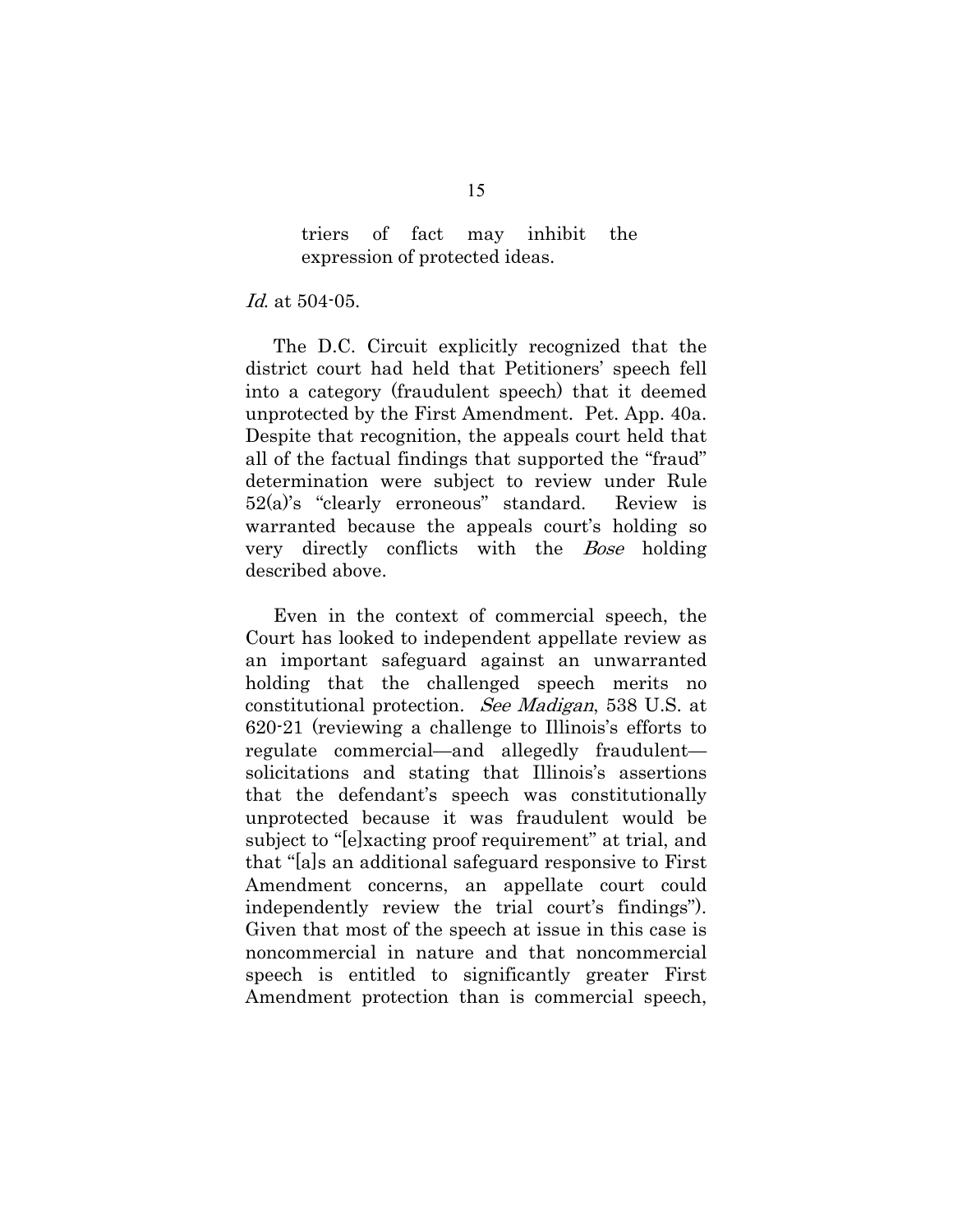the appeals court's adoption of a "clearly erroneous" standard of review cannot be squared with Madigan's endorsement of independent appellate review of findings that speech is constitutionally unprotected because it is fraudulent.

The Court on several occasions has ruled that whether a libel defendant has acted with "actual malice" is a "special fact" that is deemed to have "constitutional significance"—and thus is subject to independent appellate review. See, e.g., Harte-Hanks, 491 U.S. at 685-86; Bose, 466 U.S. at 510-11. Similarly, whether a defendant's activities should be deemed noncommunicative in nature—and thus outside the ambit of the First Amendment—is a special fact subject to independent appellate review. Hurley v. Irish-American Gay, Lesbian and Bisexual Group of Boston, 515 U.S. 557, 567 (1995). And whether a defendant's speeches to civil rights supporters in Mississippi constitute "fighting words"—a category of speech to which the First Amendment does not apply—is also a special fact subject to independent appellate review. NAACP v. Claiborne Hardware Co., 458 U.S. 886, 927-28 (1982).

Even the dissenters in *Bose* were willing to accord a constitutional right to independent appellate review to "special facts" of constitutional significance "where 'a conclusion of law as to a Federal right and a finding of fact are so intermingled as to make it necessary, in order to pass upon the Federal question, to analyze the facts.'" Bose, 466 U.S. at 517 (Rehnquist, J., dissenting) (quoting Fiske v. Kansas, 274 U.S. 380, 385-86 (1927)). But the dissenters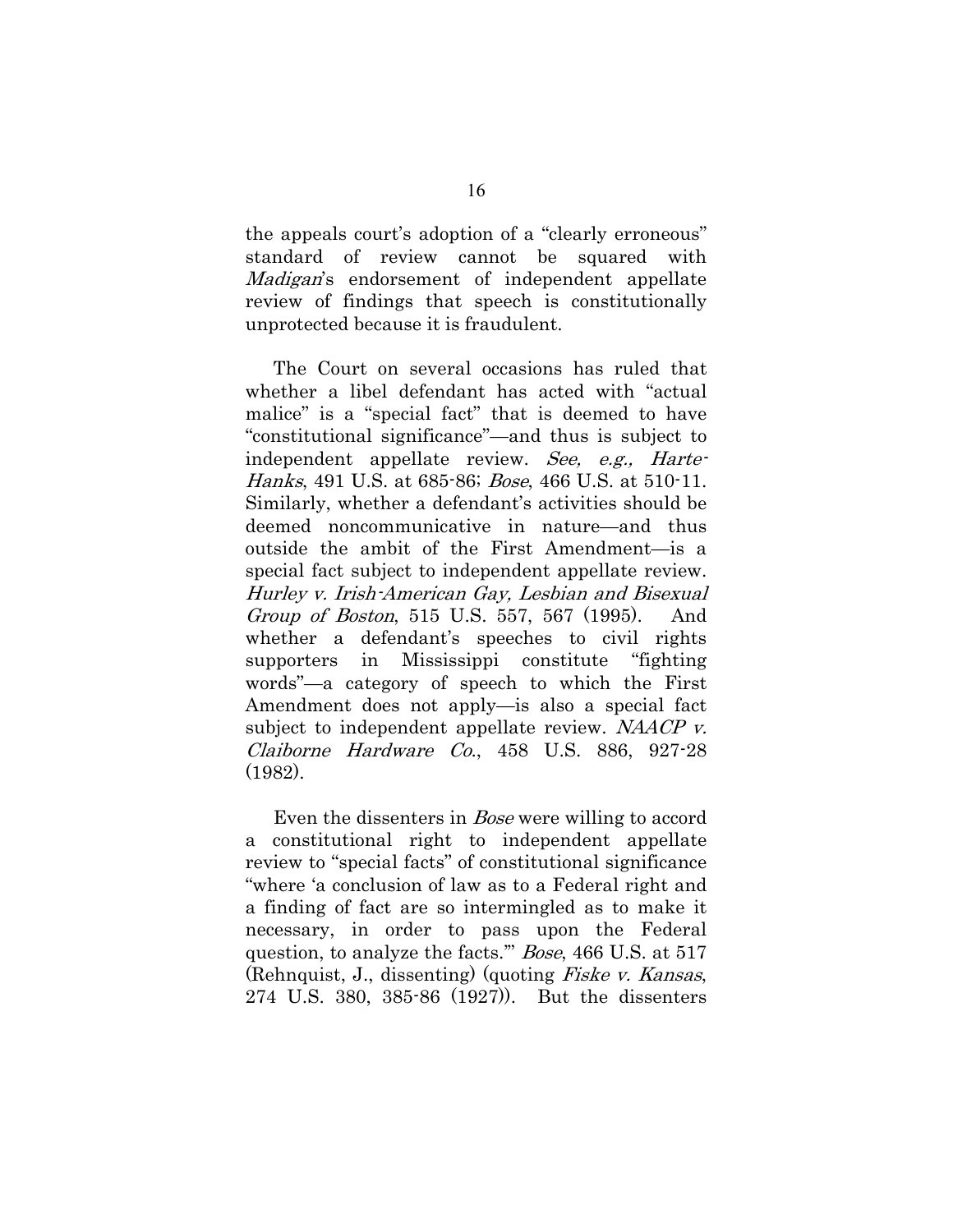viewed "actual malice" as a "pure historical fact[]," requiring "a determination as to the actual subjective state of mind of a particular person at a particular time," and thus subject to a "clearly erroneous" standard of review under Rule  $52(a)$ . *Id.* at  $517 \&$ n.1. The dissenters contrasted their view of "actual malice" in libel cases with factual findings regarding whether speech should be denied First Amendment protection because it qualifies as obscenity or fighting words; the dissenters argued that the latter situations "involve[d] the kind of mixed questions of fact and law which call for de novo review," because "appellate courts perhaps are just as competent as are triers of fact to make determinations about whether materials appeal to prurient interests" (obscenity) or "whether words are likely to provoke the average person to retaliation" (fighting words). Id.

Amici submit that the questions a trial court must answer to determine whether speech is fraudulent (thereby depriving it of First Amendment protection) would be deemed even by the Bose dissenters to be subject to independent appellate review as mixed questions of law and fact. For example, a fraud plaintiff must demonstrate, among other things, that any purported fraudulent statements were "material," Neder v. United States, 527 U.S. 1, 25 (1999), that is, of importance to a reasonable person in making a decision about a particular matter or transaction. United States v. Winstead, 74 F.3d 1313, 1320 (D.C. Cir. 1996). Of course, the "reasonable person" does not actually exist; he is an imaginary person hypothesized by courts to assist in determining whether the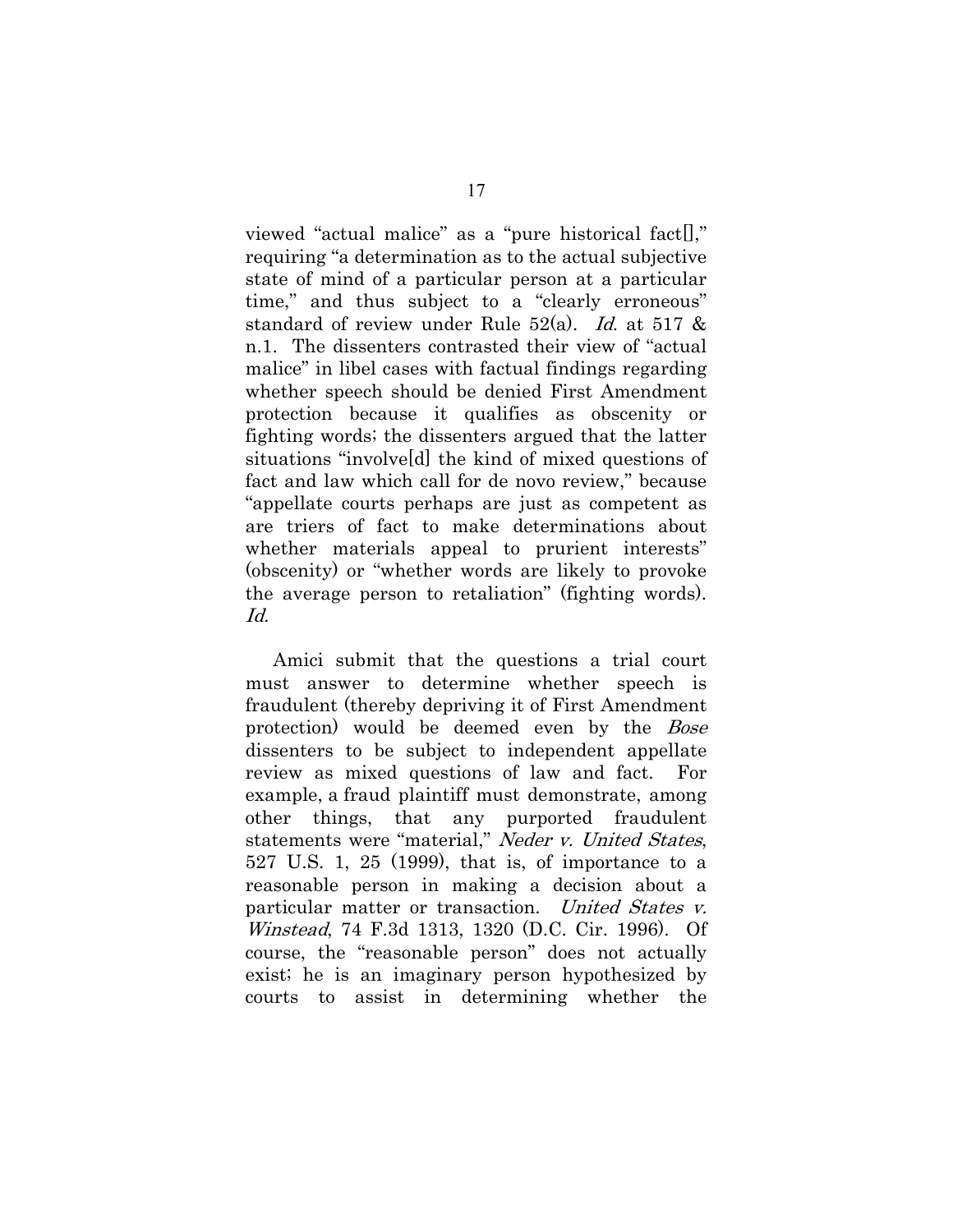defendant's allegedly false statements had any real world significance, and how he would react is not an "historical fact." Because appellate courts are just as competent as triers of fact to determine how a hypothetical reasonable person would react to Petitioners' allegedly false statements, both the Bose majority and dissenters would agree—in conflict with the D.C. Circuit—that the district court's "fraud" determination is subject to independent appellate review. See A. Hoffman, Corralling Constitutional Fact: De Novo Fact Review in the Federal Appellate Courts, 50 DUKE L. J. 1427, 1456- 58 (2001).

The Court has reserved a small role for Rule 52(a)'s "clearly erroneous" standard of review in cases involving "special facts" of constitutional significance. Where "the trier of fact has had the opportunity to observe the demeanor of the witness" and uses those observations to makes credibility determinations, appellate courts are to review those determinations under a "clearly erroneous" standard of review, even when the determinations qualify as "special facts." Harte-Hanks, 491 U.S. at 688 (internal quotation marks omitted); Hurley, 515 U.S. at 567. But credibility determinations could not have played a role in the district court's determination that Petitioners' speech was fraudulent, because the vast majority of the evidence before the district court consisted of documents. In sum, review is warranted because there is an irreconcilable conflict between the decisions of this Court and the D.C. Circuit's failure to accord independent appellate review to the district court's determination that Petitioners' speech was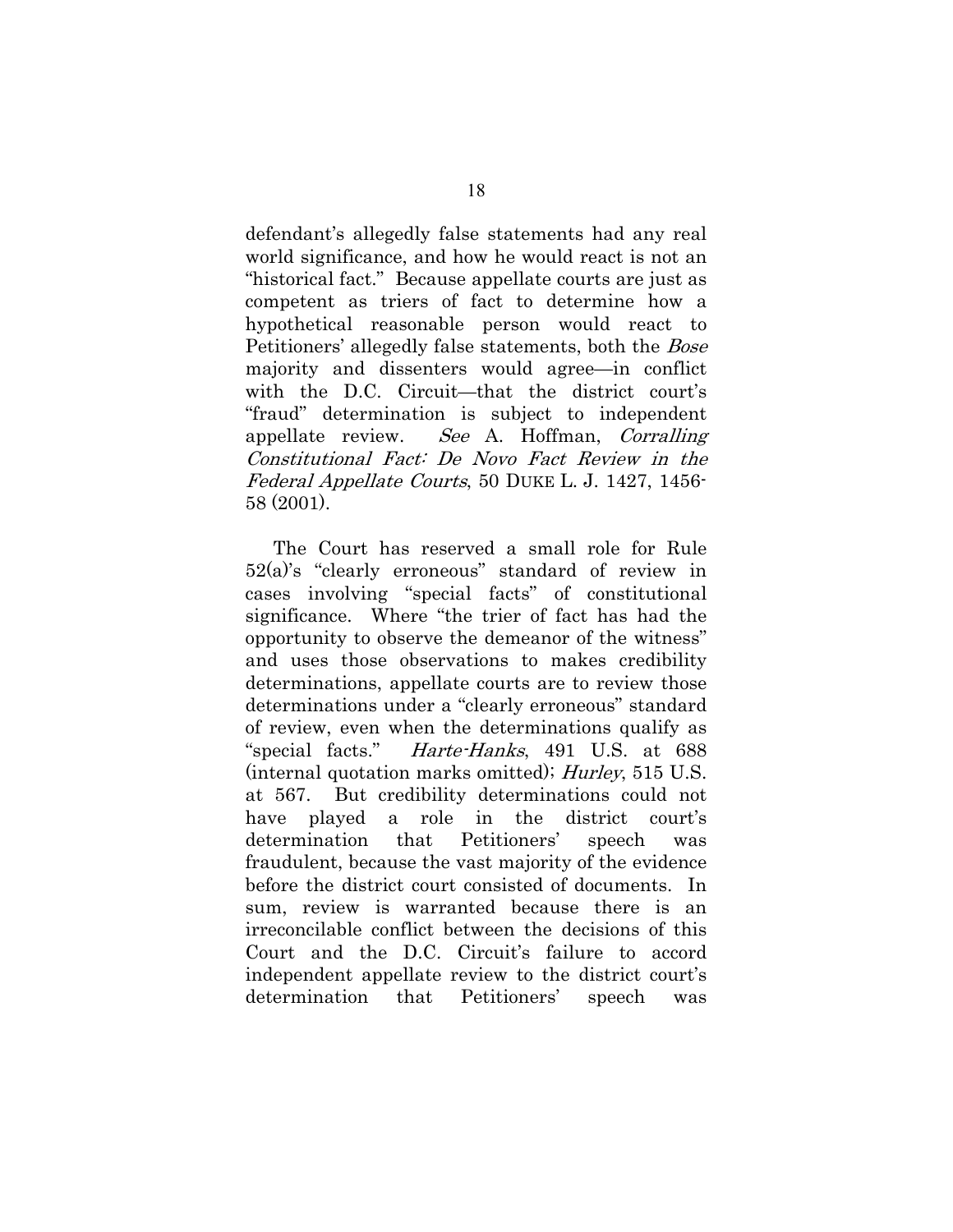fraudulent and thus not entitled to constitutional protection.

**III.** THIS CASE PRESENTS AN OPPORTUNITY FOR THE COURT TO ANSWER THE QUESTIONS IT SOUGHT TO ADDRESS IN NIKE V. KASKY.

### **A.** The Time is Right for this Court to Provide Needed Guidance and Ward off Threats to Public Discourse

The First Amendment questions presented by this case are critically important. They are precisely the same issues this Court intended to address when it granted certiorari in Nike. See Nike, 539 U.S. at 657 (granting certiorari on the question of "whether a corporation participating in a public debate may be subjected to liability for factual inaccuracies on the theory that its statements are 'commercial speech'") (internal quotation marks omitted); accord U.S. Nike Brief at 1 (noting the case's "important questions respecting the relationship between the First Amendment and laws that prohibit commercial entities from making false statements in the marketplace respecting products and services").

This Court has recently reaffirmed that the speech of corporate actors may be entitled to full First Amendment Protection. Citizens United, 130 S. Ct. 876. Like political speech, speech on matters of public concern is "'indispensable to decisionmaking in a democracy, and this is no less true because the speech comes from a corporation rather than an individual.'" Id. at 904 (quoting First Nat'l Bank of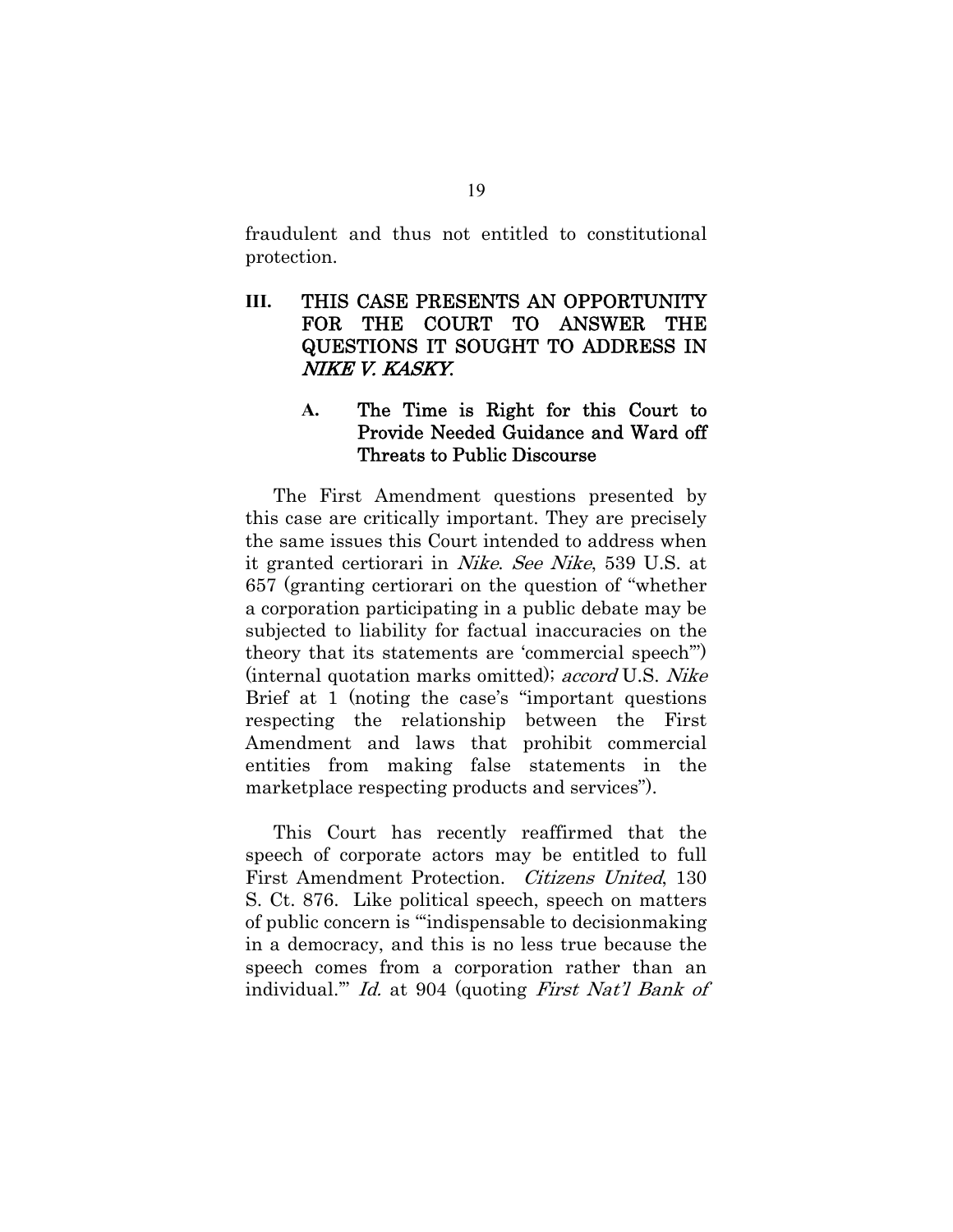Boston v. Bellotti, 435 U.S. 765, 777 (1978)). This Court should reaffirm that corporations are vital participants in debates over matters of public concern. The government cannot eliminate the traditional accommodations between fraud statutes and the First Amendment simply because corporations are economically motivated.

Indeed, as the United States has cautioned, fraud statutes' "constraining features . . . have traditionally served to prevent any conflicts from arising between the First Amendment and laws that prohibit fraud and regulate false advertising." U.S. Nike Brief at 20. But a "novel legal regime" which abandons the "traditional safeguards" like scienter, injury-in-fact, reliance, and materiality, "can chill protected speech." Id. at 6, 20. These safeguards "ensure that lawsuits, and the threat thereof, properly reflect society's strong interests in ensuring the integrity of transactions and compensating those suffering actual injury—not the plaintiff's desire to squelch an expression or viewpoint with which he happens to disagree." *Id.* at 13.

The Court should not wait any longer to address these important First Amendment issues. The threat to speech is real and "delay itself may inhibit the exercise of constitutionally protected rights of free speech without making the issue significantly easier to decide later on." Nike, 539 U.S. at 667 (Breyer, J., dissenting). The same equities and values that warranted certiorari seven years ago in *Nike* obtain here today, perhaps with greater import. Here, the government has taken a position in the lengthy and contentious public debate over the health effects of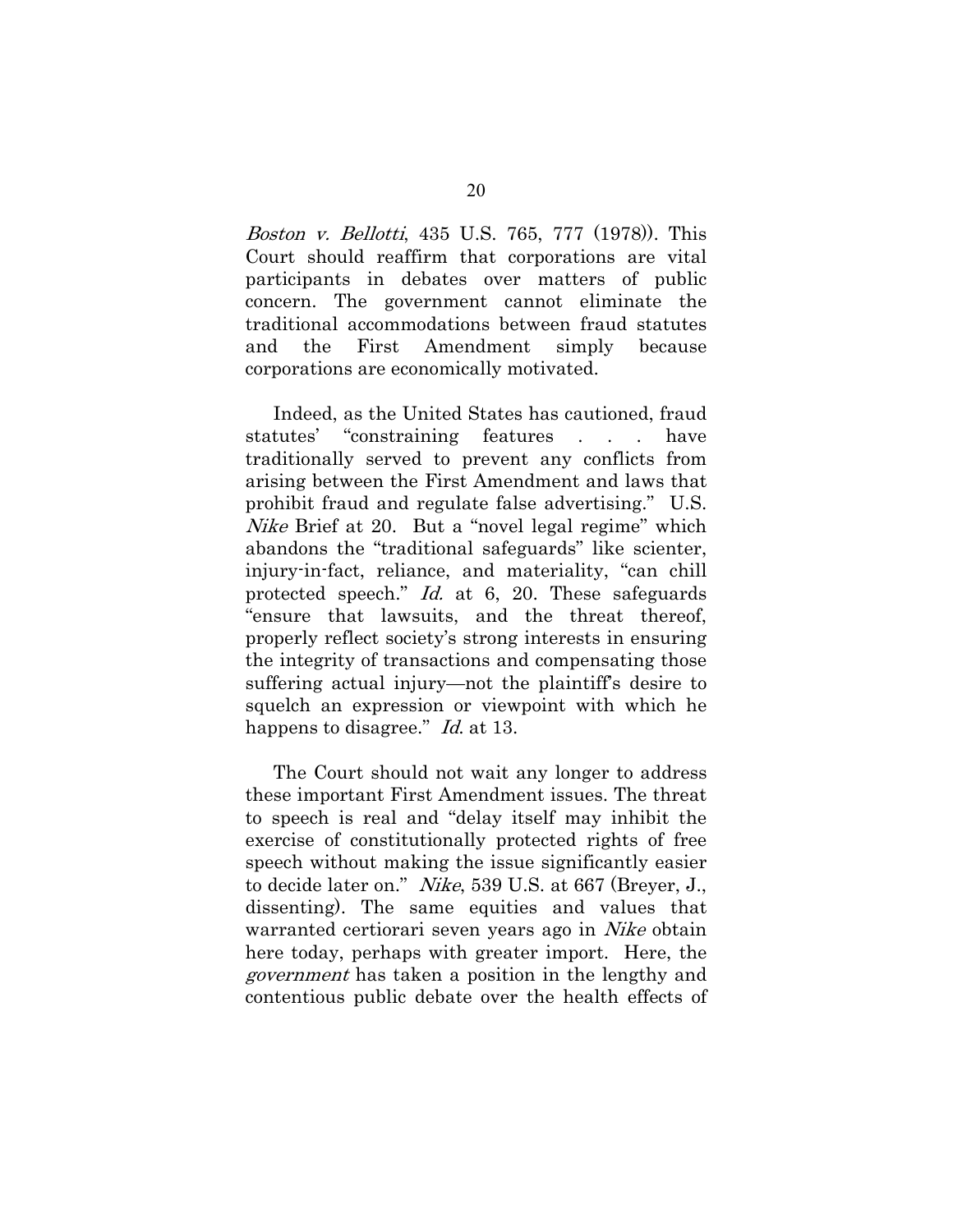smoking, and subsequently sought to hold the losing side of that debate responsible for unprecedented liability under the federal fraud statutes, predicated on its participation in the very debates that the government has resolved against it. The message this sends is troubling and reinforces the importance of granting certiorari in this case.

### **B.** If Allowed to Stand, this Case Will Chill Robust Debate on Important Matters of Public Concern

By blessing the government's novel approach, the Court of Appeals endorsed a boundless interpretation of the federal fraud statutes and a cramped view of the First Amendment that will chill public debate. Speakers who are economically motivated may self-censor for fear of ending up on the losing and disfavored end of some eventual "consensus." This will harm the quantity and quality of public debate.

This threat to public debate is not conjectural. A free press, one that serves the public welfare by "disseminat[ing] information from diverse and antagonistic sources," Associated Press v. United States, 326 U.S. 1, 20 (1945), cannot properly operate without access to corporate information. Journalists have previously indicated that, without access to the opinions, research, views, and information of companies or associations with an economic interest in matters of public debate—about product safety, the environmental and economic impact of an industry or proposed regulations—they cannot fulfill their mission. Indeed, unable to secure information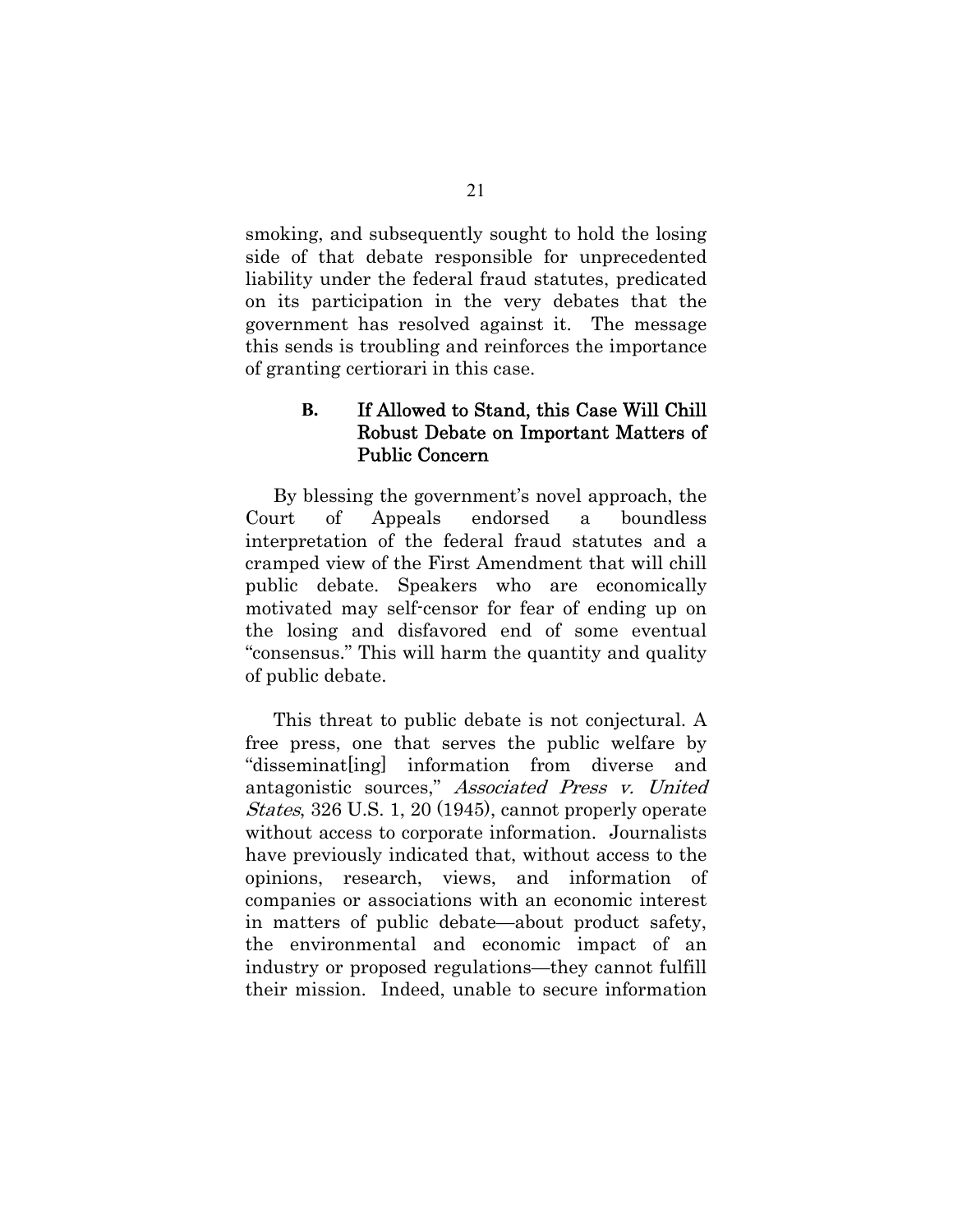from sources chilled by the threat of liability, journalists have told this Court that they may be forced to write either "incomplete" and "untrustworthy" stories, or no story at all, as anything created may be too "one-sided" to be publishable. See Brief for Thirty-Two Leading Newspapers, Magazines, Broadcasters, and Media-Related Professional Associations as Amicus Curiae Supporting Petition for a Writ of Certiorari at 5, Nike, 539 U.S. 654.

Curtailing corporate speech thus amplifies one voice in a public debate over others, distorting the marketplace of ideas and leaving corporate actors unable to respond to public attack. Silencing companies faced with a barrage of public criticism "licens[es] one side of a debate to fight freestyle, while requiring the other to follow Marquis of Queensberry rules." R.A.V. v. St. Paul, 505 U.S. 377, 392 (1992). Thus, "the commercial speaker engaging in public debate suffers a handicap that noncommercial opponents do not." Nike, 539 U.S. at 680 (Breyer, J., dissenting).4 But matters of public concern need more voices, not fewer. "However pernicious an opinion may seem, we depend for its

 $\frac{1}{4}$  Worse still, corporate speakers may have their speech subjugated to the speech of those with just as much of an economic motive. For example, product liability attorneys, some of whom incite unwarranted fears about product safety and efficacy, could attack without fear of response. See Brief for Product Liability Advisory Council, Inc. as Amicus Curiae Supporting Petitioners at 18, Nike, 539 U.S. 654 (detailing the numerous examples of product safety claims that were pushed forward in the media by the plaintiffs' bar and ultimately proven meritless).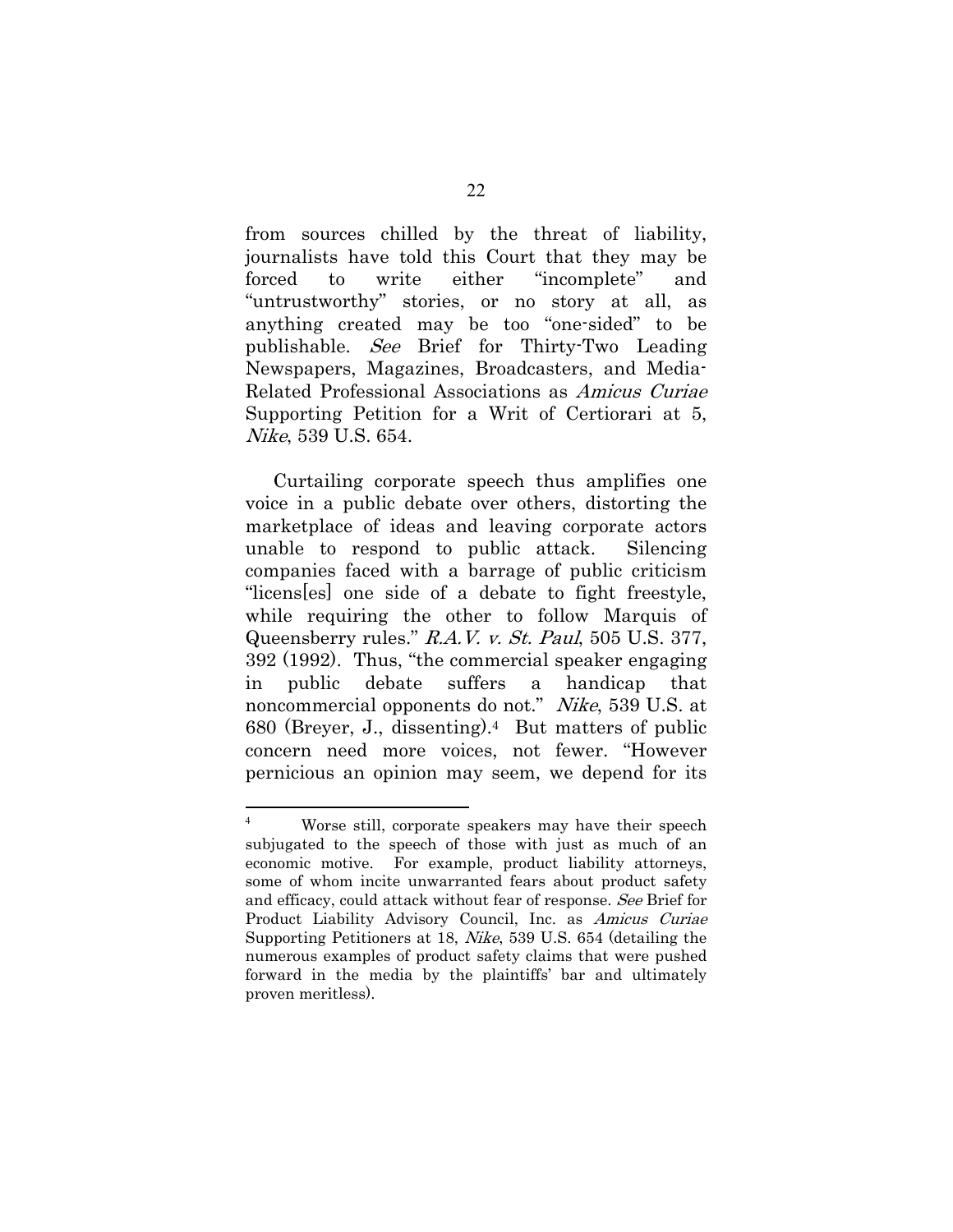correction not on the conscience of judges and juries but on the competition of other ideas." Gertz v. Robert Welch, Inc., 418 U.S. 323, 339-40 (1974).

The decision below does harm not only to the speakers involved in the present case, but to speakers on any number of important matters of public concern. Those currently engaged in, for example, the heated debates over global warming the fact of its existence, the nature of its causes, the accuracy of its science, and the appropriate remedies for it—must be free to voice their opinions. Amici submit that the passing of time and any resulting "scientific consensus" should render neither the solar company nor the oil company liable for the opinions it voices today. But the possibility of such liability is not far-fetched. Lawsuits against power and energy companies allegedly responsible for global warming are proceeding in federal courts around the country. See, e.g., Connecticut v. American Elec. Power Co., Inc., 582 F.3d 309 (2d Cir. 2009); Comer v. Murphy Oil Inc., 585 F.3d 855 (5th Cir. 2009), reh'g en banc granted, 2010 WL 685796 (5th Cir. 2010); Native Village of Kivalina v. ExxonMobil Corp., 663 F.Supp.2d 863 (N.D. Cal. 2009), appeal docketed, No. 09-17490 (9th Cir.). Given that the science behind the global warming movement has been called into serious question recently, see Climate Emails Stoke Debate, Wall St. J. (Nov. 23, 2009), lawsuits against the organizations and individuals behind this movement—who themselves often have a profit motive—are not far behind.

Likewise, those who publicly debate the medical necessity or health and safety effects of abortion are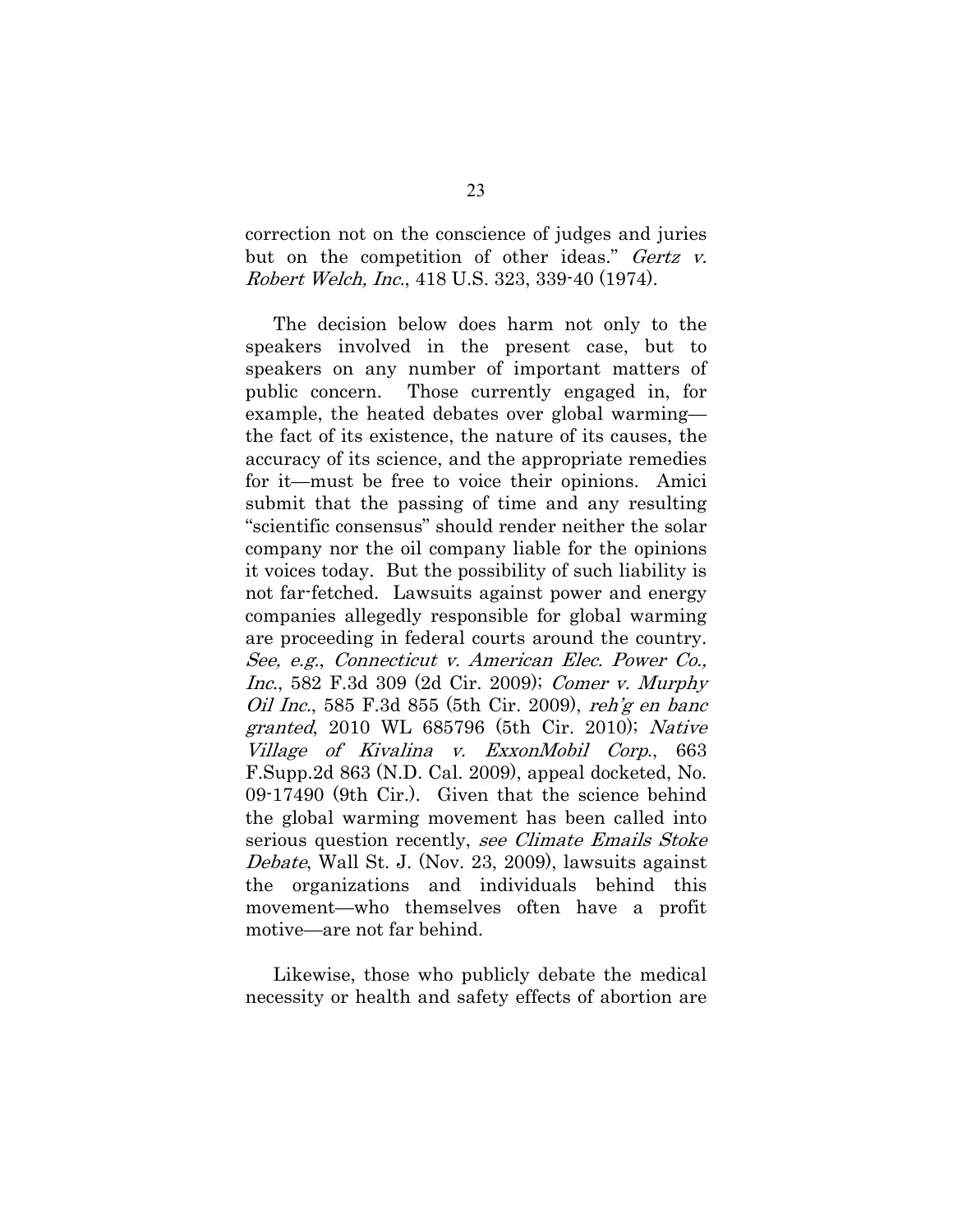at risk. Neither side is free from attacks related to their speech. Planned Parenthood has faced charges that its websites misled the public about the health effects of abortions, see Bernardo v. Planned Parenthood Fed'n of America, 115 Cal. App. 4th 322 (2004). At the same time, crisis pregnancy centers face the prospect of government regulation of their speech. See, e.g., Press Release, Montgomery County Maryland County Council, Councilmember Trachtenberg Introduces Resolution Requiring 'Pregnancy Centers' To Disclose Actual Scope of Their Services, Nov. 10, 2009 (available at http://www.montgomerycountymd.gov/Apps/Council/ PressRelease/PR\_details.asp?PrID=6024) (describing Councilmembers' view that crisis pregnancy centers "often provide false and misleading information to women. . . . CPCs often tell clients that abortions make future pregnancy impossible; that abortions and oral contraceptives cause breast cancer; and that condoms are ineffective in preventing pregnancy and STDs."). If one side can someday claim a "scientific consensus," it might use that consensus to silence or punish those who have advocated differently, particularly if the other side's speech was economically motivated and thus not entitled to full protection.

One need not endorse the tobacco industry's past statements to recognize that a government-endorsed scientific or other "consensus" in the hands of a civil litigant as in Nike, or the government's RICO enforcer here, can be a powerful cudgel. That the government may disagree with the statements of corporate speakers does not justify diminished protections for the speech at issue. See Martin H.